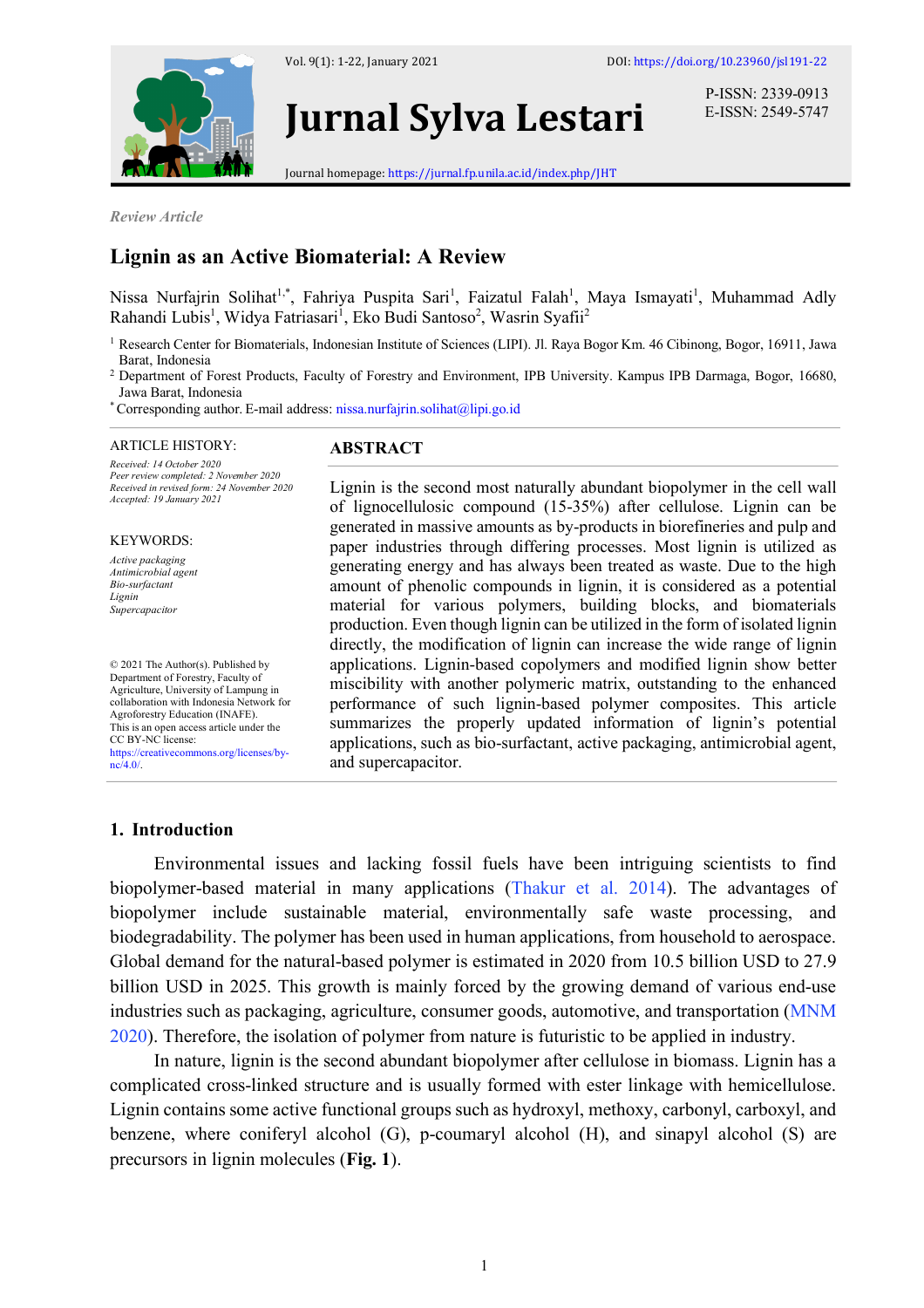

Fig. 1. Precursors of basic units in lignin (Chio et al. 2019).

More than 50% linkage in lignin is dominated by aryl ether linkage (β-O-4'), which is the easiest linkage to be cleaved during lignin conversion and depolymerization. The others relevant linkage relatively more challenging to degrade are biphenyl (5-5'), resinol (β-β), diphenyl ether (4-O-5'), phenylcoumaran (β-5'), and diphenylmethane (β-1), the linkages are shown in **Fig. 2** (Moreno and Sipponen 2020). The different sources of lignin, the different number of linkages, and precursors present in lignin. Lignin with abundant in S precursor is more recalcitrant and more stable in thermal due to the presence of two methoxyl groups (Nakagawa-Izumi et al. 2017). A previous study investigated the positive linearity of S/G ratio and β-aryl ether content and lignin molecular weight, showing lignin with a high S/G ratio was more susceptible to carbohydrate solubilization (Yoo et al. 2017). However, aromatic and hydroxyl group in all kinds of lignin play a critical role which is potentially converted into high-demand products such as bio-surfactant, microbial agent, active packaging, and supercapacitor.



**Fig. 2.** Various linkages between precursors in lignin: β-O-4'(aryl ether); β-β'(resinol), 5-5' (biphenyl), β-5' (phenylcoumaran), 4-O-5'(diphenyl ether) and β-1' (diphenylmethane) (Chan et al. 2013).

Surfactant is the most developed type of lignin-based chemical. However, chemical modification of lignin is needed to improve lignin's performance. For instance, major chemical modifications of lignin as a bio-surfactant are sulfonation, amination, methylation, and etherification (Huang et al. 2019). In addition, increasing health awareness increased the demand for antimicrobial products, estimated to reach USD 16 million in 2020 (Sriroth and Sunthornvarabhas 2018). The potential of lignin as an antimicrobial agent has been studied for decades, yet there are some critical roles such as lignin source, structure of lignin, type of bacteria, and concentration of lignin (Espinoza-Acosta et al. 2016). The demand for bio-polymer gained due to the high demand for natural based-packaging (MNM 2020). In the utilization of lignin as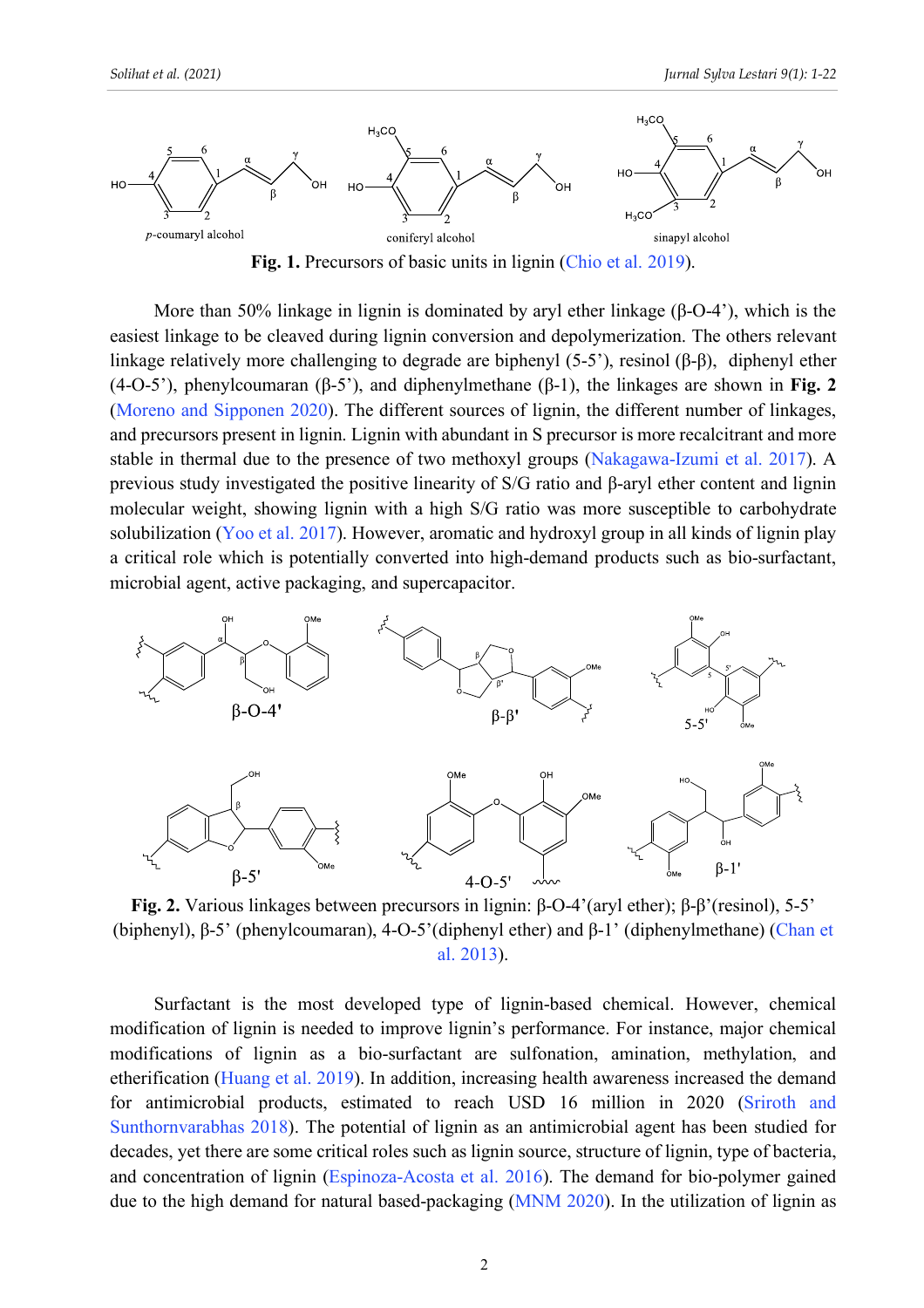active packaging, the essential points are lignin's capability to be a radical scavenger and antioxidant agent. Finally, as the supercapacitor, some highlighted points are the activation through chemical and physical treatment to develop active pore of the lignin-derived activated carbon or supercapacitor. In a few years, several research articles to utilize lignin for those products have been published. However, its summary is still inadequate. Hence, the main focus of this article is to summarize the feasibility of lignin as indispensable material to prepare bio-surfactant, antimicrobial agent, active packaging, and supercapacitor.

## **2. Lignin Sources**

Lignin can be classified as native and technical lignin. Native lignin is the original lignin structure in lignocellulose without any modification. While, technical lignin, known as modified lignin, is extracted from biomass or isolated from the industrial by-product. Typical technical lignin can be categorized as kraft lignin, hydrolysis lignin, organosolv lignin, and pyrolytic lignin (Chio et al. 2019). It can be directly used as raw material for the production of end-product due to the present active site of the aliphatic and aromatic hydroxyl group. Depolymerization is an important step to expose more reactive sites to convert lignin into further products.

Kraft process is the popular method that is applied in pulp and paper production. In this process, biomass is delignified by sodium hydroxide and sodium hydrosulfide liquor under various temperatures and cooking times. Kraft pulping of bagasse sorghum at 170ºC for 2.5 h was effective in removing lignin and providing high cellulose content. After the treatment, the ether bond of cellulose and lignin cleavage and the biomass were washed to remove residual lignin in the pulp. This process was followed by obtaining black liquor as a by-product pulping process rich in lignin content (Fatriasari et al. 2015). Kraft lignin can be isolated by dropping acid into black liquor, and it will be precipitated in the bottom of the solution. The acidification process in isolation lignin from black liquor is effective in recovering ion sodium and sulfur in the solution that can be reused in further kraft pulping (Hermiati et al. 2017).

Bio-ethanol production is a promising application of biomass utilization. Cellulose and lignin are two major chemical components in biomass that had complex linkage. In bioethanol production, cellulose in biomass is a sugar monomer to convert into bioethanol during enzymatic hydrolysis, yet lignin cannot react with the enzyme and became hydrolysis lignin. The hydrolysis lignin contains lignin and other components such as untreated cellulose and oligosaccharides. Typically, hydrolysis lignin structure is similar to native lignin, and it has unique characteristics: low phenolic ratio and sulfur-free. However, it has a higher hydroxyl group content and thus results in higher reactivity compared to kraft lignin (Chio et al. 2019). Hydrolysis lignin is usually utilized as a biorefinery concept.

Organosolv lignin is sulfur-free lignin that was solubilized by organic solvent during the pulping process. Recent studies reported various organic solvents such as alcohol, acetic acid, organic acid, organic peracid, ketone, and ester to solubilize lignin in different biomass: corn, wheat, and pinewood (Chan et al. 2013; Zhang et al. 2016; Zhao et al. 2009). Compared to other extraction methods, the organosolv process obtained high lignin purity and remained a high cellulose residue. Consequently, it is considered ideal lignin to process lignin-based products.

Pyrolysis is a general method for lignin conversion to highly viscous bio-oil. After the pyrolysis step, water was added to the bio-oil and resulted in a fraction of water-insoluble. This fraction is known as pyrolytic lignin (PL). For the purification, PL was dissolved in an organic

3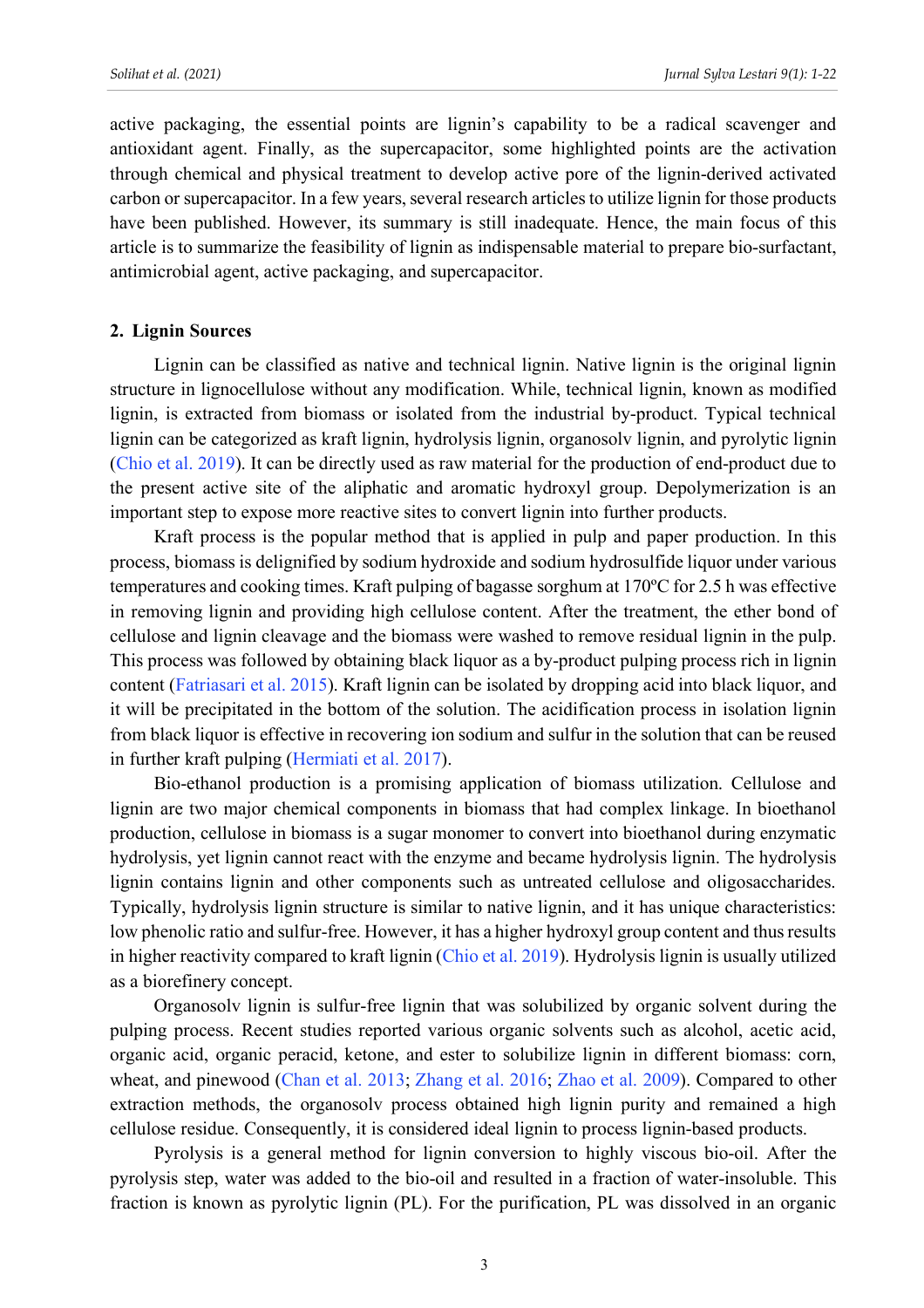solvent to remove ash and other inorganic compounds. PL can usually be used as a natural resource for carbon fiber production (Chio et al. 2019).

#### **3. Potential Application of Lignin**

#### *3.1. Bio-Surfactant*

Surface active agents (surfactants) are chemicals that have two properties: hydrophilic head interacting with polar compound and hydrophobic tail interacting with a non-polar compound that commonly is produced from petroleum-based and chemically synthesized. Surfactants changed the interface's surface tension between two phases and usually act as emulsifier, dispersant, cosmetics, and detergent properties. Mostly it is used in agriculture, detergent industry, pesticide, food industry, oil mining for bioremediation, and healthcare (Fakruddin 2012). The global market of surfactant is expected to reach USD 1.85 billion by 2024 (Wood 2019). Due to the high demand for surfactant in the industrial area, researchers seek environmentally friendly and sustainable materials to produce surfactant due to lessening harmful environmental effects and depletion of petroleum, called bio-surfactant. It has some advantages compared to oil-based surfactants, such as easy to degrade in nature, sustainable material, low toxicity, reduced surface tension to 25 m N/M on the water surface, biocompatible, and digestible in the industrial application (Fakruddin 2012). It was reported that oil-based chemicals in surfactant could be substituted with bio-based ones such as lignin (Norgren and Edlund 2014).

### *3.1.1. Classification of lignin bio-surfactant*

As the second abundant polymer in lignocellulose material after cellulose, lignin application has been reviewed in many reports (Duval and Lawoko 2014; Norgren and Edlund 2014; Uraki et al. 2001). Classification of lignin-based bio-surfactants can be divided based on charge group in the molecule, such as cationic, anionic, amphoteric, and nonionic. Lignin cationic bio-surfactant is generally lignin amine and its derivatives where it was produced by the reaction of free hydrogen atoms in lignin with aldehyde and amine (Huang et al. 2019). The anionic surfactant is mainly produced through sulfonation as a result of substitution hydroxyl, hydrogen, and methoxy on the benzene ring or side chain as present in **Fig. 3a** (Zhang et al. 2017a). Amphoteric surfactant is a compound that has both charges positive and negative in one molecule. It can be obtained as a result of the expanding pH application range of lignin surfactant if sulfonic acid is reacted into the lignin amine. The negative charge is from the hydroxyl group and the positive charge from the amine group. The reaction process from lignin to amphoteric surfactant shows in **Fig. 3b** (Cai et al. 2017). On the contrary, nonionic surfactant does not have a charge in the molecule. Lignin nonionic surfactant does not contain either sulfonic or amino acid group, which cannot ionize in a polar solvent. Due to the milder properties of nonionic surfactant than other types of surfactant, it is generally used in beauty and personal care production. The synthesisroute of nonionic surfactant shows in **Fig. 3c** (Qing et al. 2009). Type of reaction to synthesize four classes surfactant presents in **Table 1**.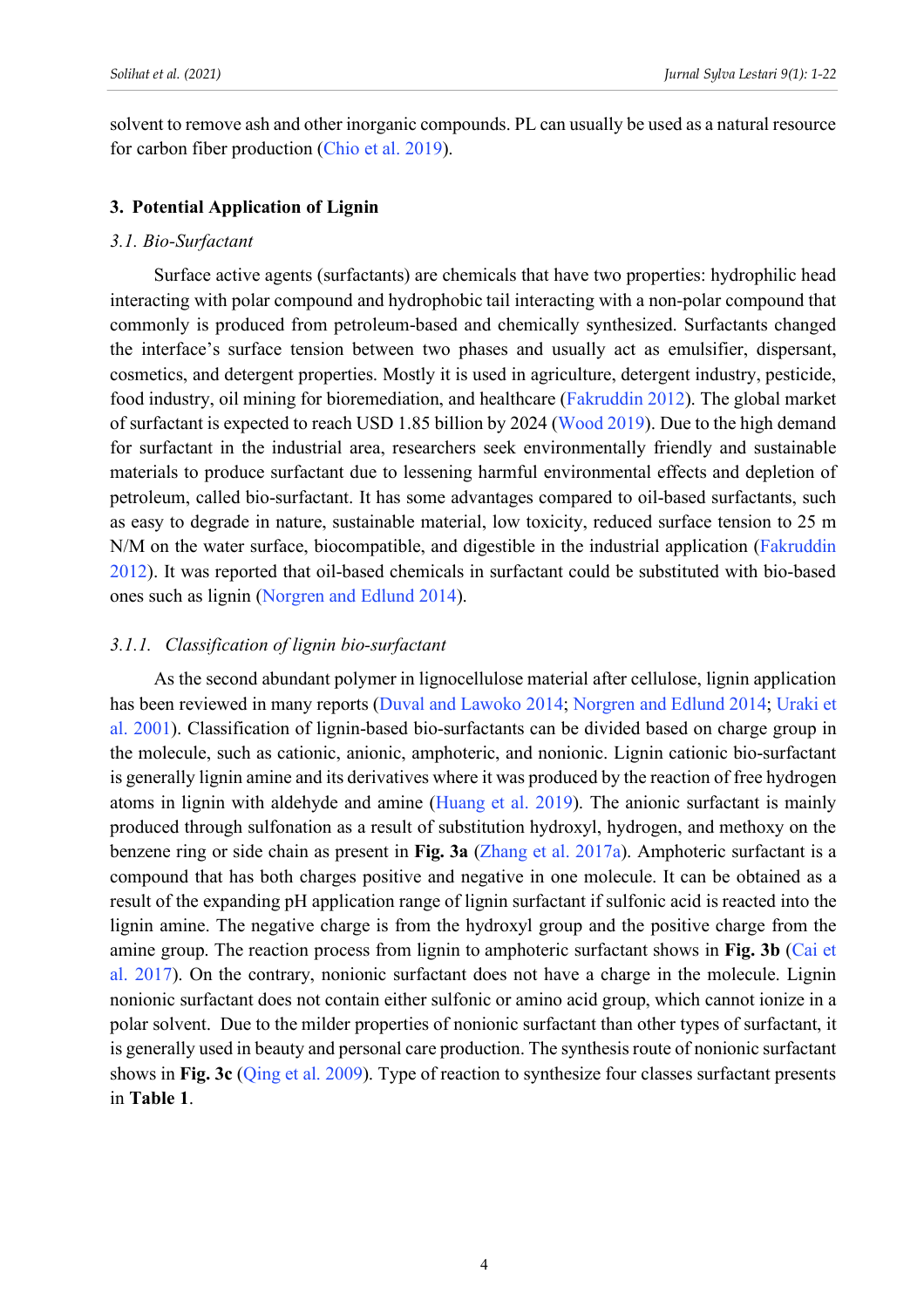| <b>Classification of lignin</b><br>bio-surfactant | <b>Type of reaction</b>                                                                          | Reference                                                              |
|---------------------------------------------------|--------------------------------------------------------------------------------------------------|------------------------------------------------------------------------|
| Cationic                                          | Phenolation, Mannich reactions, ketone-amine<br>condensation                                     | (Liu et al. 2016; Liu et al.<br>2013; Zhou et al. 2015)                |
| Anionic                                           | High-temperature sulfonation,<br>sulfomethylation, oxidation sulfonation,<br>oxidation nitration | (Huang et al. 2018; Huang et<br>al. 2019, Konduri and Fatehi,<br>2018) |
| Amphoteric surfactant                             | Amination of lignosulfonate                                                                      | (Cai et al. 2017; Lou et al.<br>2019; Tian et al. 2014)                |
| Nonionic surfactant                               | Hydroxyl ammonium reaction, etherification,<br>epoxidation                                       | (Chen et al. 2016; Huang et al.<br>2019)                               |

**Table 1.** Type of reaction to produce lignin bio-surfactant



**Fig. 3.** Synthetic routes of (a) the sulfonation of lignin (Zhang et al. 2017b), (b) lignin amphoteric bio-surfactant (Cai et al. 2017), (c) diethanolamine-based lignin nonionic surfactant (Qing et al. 2009).

#### *3.1.2. Influencing factors of surfactant performance*

Some factors that affected surfactant performance are hydrophilic-lipophilic balance (HLB), the chain length, head group structure, and charge density. HLB is a common indicator in surfactant to measure partitioning tendency between oil and water. A surfactant with HLB between 4 and 6 can be used as water in an oil emulsifier, and HLB in the range of 8-18 is suitable to be used as oil in a water emulsifier (Kinyanjui et al. 2003). As the application, HLB ranged from 1.5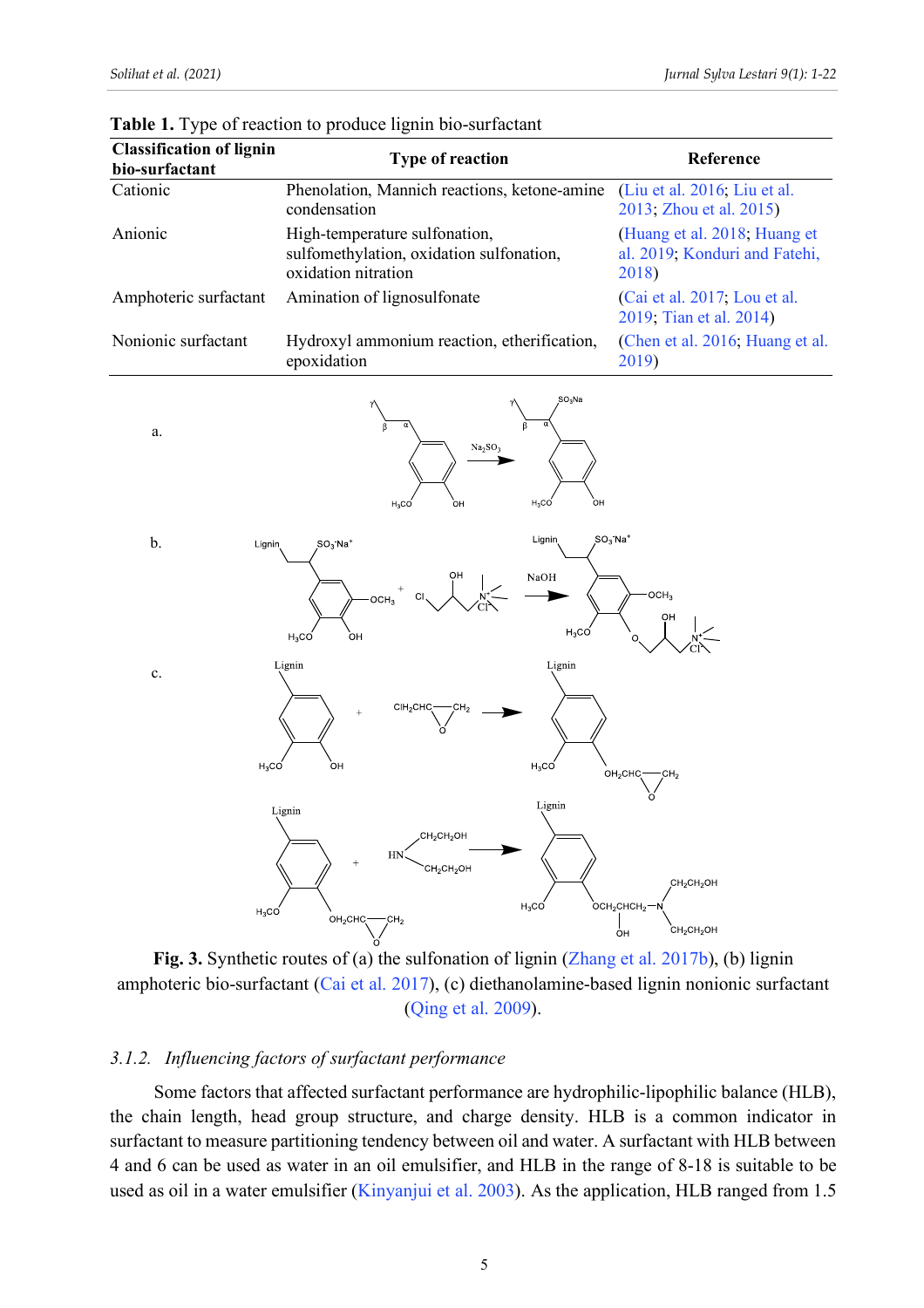$-$  3 usually applied as an antifoaming agent,  $6 - 8$  as a wetting agent,  $13 - 15$  as detergent, and 15 – 18 as solubilizer (Yamashita and Sakamoto 2016). The chemical structure of surfactant impacted HLB value, where adding more of the alkyl chain from 8 to 20 carbon atoms or number of lipophilic groups was reduced interface tension (Jiao et al. 2007). In addition, another researcher reported that the sulfonated surfactant with a long chain length (10-Acetoxy-9-hexoxy-2-sulfooctadecanoic acid methyl ester) reduced the interfacial tension of the core flood test (Mushtaq et al. 2014).

The type of surfactant head group is another impact factor in surfactant performance. Xu et al. (2013) reported four anionic surfactants with the same number of alkyl chain and different head group: sodium dodecyl sulfate (SDS), sodium dodecyl sulfonate (SDSn), sodium dodecyldi(oxyethylene) ether sulfate (AES), and sodium dodecylbenzene sulfonate (SDBS). AES was the highest capability to reduce interfacial tension due to the polarity of the head group. The order is as follows:  $\text{AES} > \text{SDBS} > \text{SDS} > \text{SDSn}$ . The polarity of surfactant was enhanced by the presence of oxygen, benzene ring, and oxyethyl group, which increased interaction between the head group and a water molecule (Xu et al. 2013). On the other hand, increasing the charge density of surfactant could decrease media viscosity because of the increasing electrostatic repulsion between the surfactant and negatively charged functional group (Alwadani and Fatehi 2018).

#### *3.1.3. Chemical reaction to produce lignin-based bio*-*surfactant*

The complex structure of lignin is a challenge in synthesizing lignin-based bio-surfactant. Hence, scheme of converting reaction plays a substantial role in lignin conversion to value-added product. In the past years, many researchers studied the reaction of lignin conversion to biosurfactant to increase surface activity and feasible to be applied in industry. Lignin is usually mixed with polyethylene to produce bio-surfactant. For instance, blending kraft-lignin with polyethylene glycol diglycidyl ethers (PEDGE) successfully enhanced enzymatic hydrolysis for bioethanol production, and the reducing sugar yield increased about 20% besides of lignin-derivative biosurfactant (Fatriasari et al. 2018; Fatriasari et al. 2020). In another report, acetic lignin was reacted with PEDGE under atmospheric pressure, which reduced the amphiphilic viscosity to less than 0.3 dl/g and was effectively used as a cellulose stabilizer (Uraki et al., 2001). Polyethylene glycol and epoxy lignin were reacted with potassium persulfate as the catalyst to produce water-soluble alkali lignin. The analysis of emulsification and surface activity showed 43.30 nM/m at the critical micelle concentration. It was applied in the enzymatic hydrolysis of hardwood bleached pulp, and the result showed an increased glucose yield rate of as much as 18%. Moreover, observation of the fermentation experiment showed that the product was not toxic for fermentation yeast (Chen et al. 2016). Cai et al. (2017) synthesized lignin amphoteric surfactant (SLQA) by reacting lignin lignosulfonate with (3-Chloro-2-hydroxypropyl)trimethylammonium Chloride (CHPTAC). The adding of SLQA in the enzymatic hydrolysis of pretreated eucalyptus and corncob elevated enzyme digestibility from 36% to 84 and 37% to 90%, respectively. This method was reported significant in reducing the cost of bioethanol production (Cai et al. 2017). Another report stated that SLQA had no notable effect on recovering cellulase. Hence, adding dodecyl dimethyl betaine (BS12) in accordance with SLQA could improve the enzymatic hydrolysis of lignocellulose and recover cellulase (Lou et al. 2019).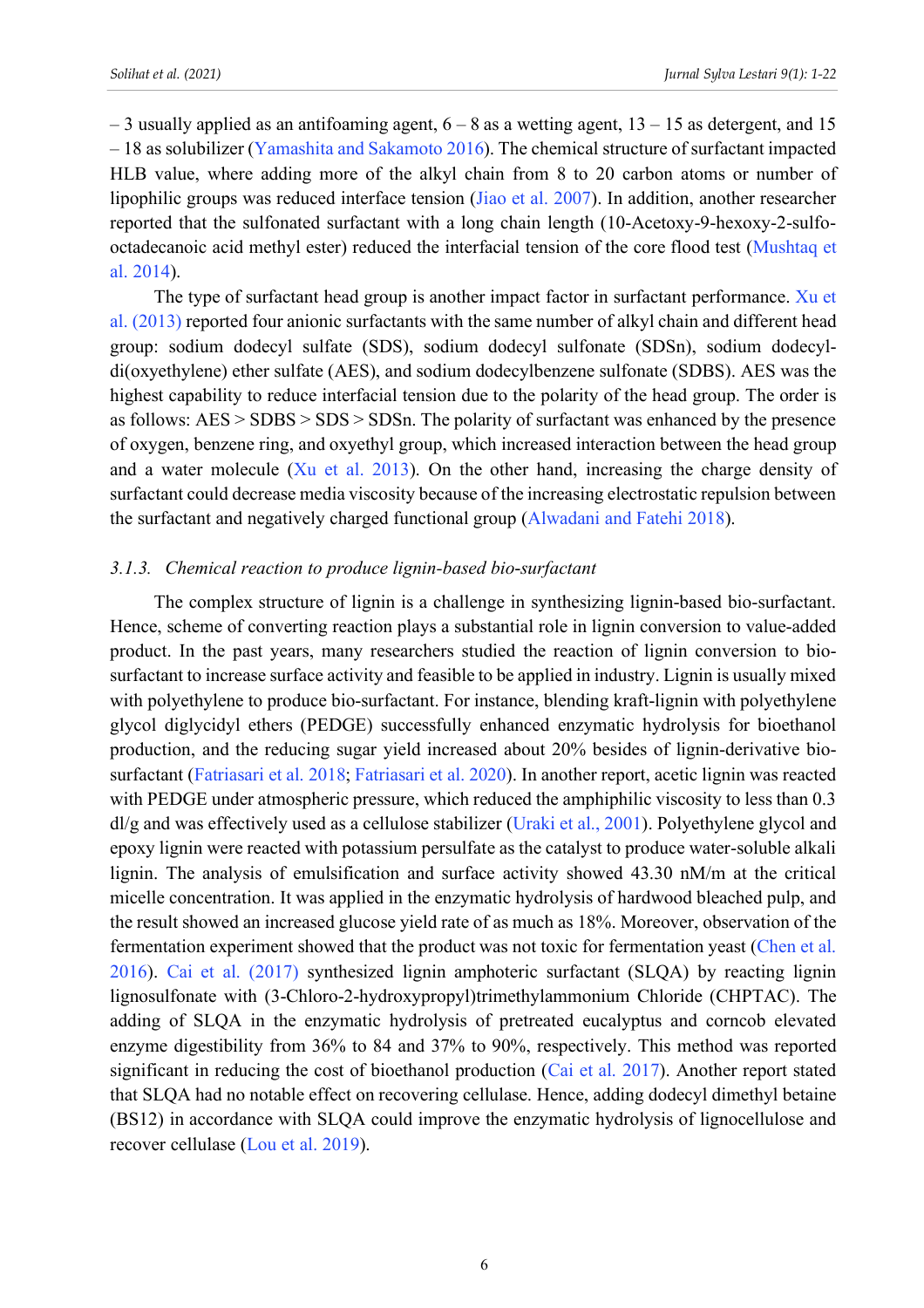The reaction of lignin through the sulfite process is one popular reaction to produce lignosulfonate that have been applied as cement admixture, animal feed, oil well drilling, and pharmaceutical (Alwadani and Fatehi 2018; Aro and Fatehi 2017; Gargulak and Lebo 1999; Jiao et al. 2007; Xu and Ferdosian 2017). Alkaline lignin was reacted with sodium hydroxymethylsulfonate with a ratio in mol/mol 0.1:1.4 at temperatures 110ºC during reaction intervals (4h) and released 94.9% yield of lignosulfonate (AL-LG). Due to the low surface tension and zeta potential of AL-LG, its application on cement paste admixture showed effectiveness in improving the fluidity of cement paste regarding achieving a water-reducing ratio (Huang et al. 2018). Lignosulfonate has a function as binders and lubricants in animal feeds. Magnesium oxide (MgO) as lubricant blended with lignosulfonate (LS) as a binder as an animal feed composition. The result indicating MgO+LS was a more effective lubricant than vegetable oil (Winowiski and Zajakowski 2000). The lignosulfonate was grafted through copolymerization with acrylic compound and the resulted LS molecular with molecular weight 80,000. After adding acrylic acid, hydrogen peroxide was added into the sample and was heated for 3-4 hours at 70-80ºC. The acrylic-lignosulfonate was effective as dispersant seawater drilling fluid (Kelley 1983). Moreover, grafting of acrylamide onto lignosulfonate with redox  $H_2O_2/CaCl_2$  and potassium persulfate at 30ºC was successfully used in the salty water-based drilling fluids (Abdollahia et al. 2018). Ultrasound-assisted sulfonation process more effective than conventional heating, such as shorter time of reaction in lower temperature and higher yield of lignosulfonate (Ma'ruf et al. 2018). However, sulfonation reaction has some limitations, such as lower surface activity and the number of guaiacyl or free ortho positions in lignin was limited that condensed lignin and decreased sulfonation degree (Alwadani and Fatehi 2018; Zhang et al. 2017b).

Modification subsequent reaction of amination, sulfonation, and acetylation resulted in the higher surface activity of lignin compared to lignosulfonate. Firstly, amination was conducted by reacting purified lignin and diethylenetriamine, the aminated product (AL) was obtained after oven drying at 65ºC. Subsequently, AL reacted with sodium sulfite, and the pH was adjusted to 10 by adding NaOH solution with the temperature at 70ºC. Sulfonated product (SAL) was obtained after formaldehyde was dropped into the solution. Finally, SAL was reacted with palmitoyl chloride for 3.5 h. The acylated product (ASAL) was obtained after oven drying at 65 ºC. This reaction resulted in the interfacial tension reached to 5.0  $(10^{-3}N \cdot m^{-1})$ , which indicated a suitable surfactant to enhance oil recovery compared to lignosulfonate (Zhang et al. 2017b). Anti-photolysis ligninbased dispersant for pesticide suspension concentrate was successfully synthesized through modification reaction of hindered amine (4-amino-2,2,6,6-tetramethylpiperidine) with sodium lignosulfonate, called SL-Temp. The obtained SL temp was used as a dispersant to prepare avermectin, and the result showed that the retention rate of avermectin was higher when it was added with SL-temp compared to adding lignosulfonate (Peng et al. 2020).

### *3.2. Antimicrobial agent*

 Lignin consists of many chemical functional groups, for example, methoxyl and phenolic hydroxyl group specifically the side-chain structure, which obtained various biological activities (Espinoza-Acosta et al. 2016). The phenolic fragments as the potency against microorganisms were granted by the existence of a double bond in the side chain ( $\alpha$  and  $\beta$ ) and the methyl group (γ position). Besides the chemical structure, type of bacteria used in the experiment, the sample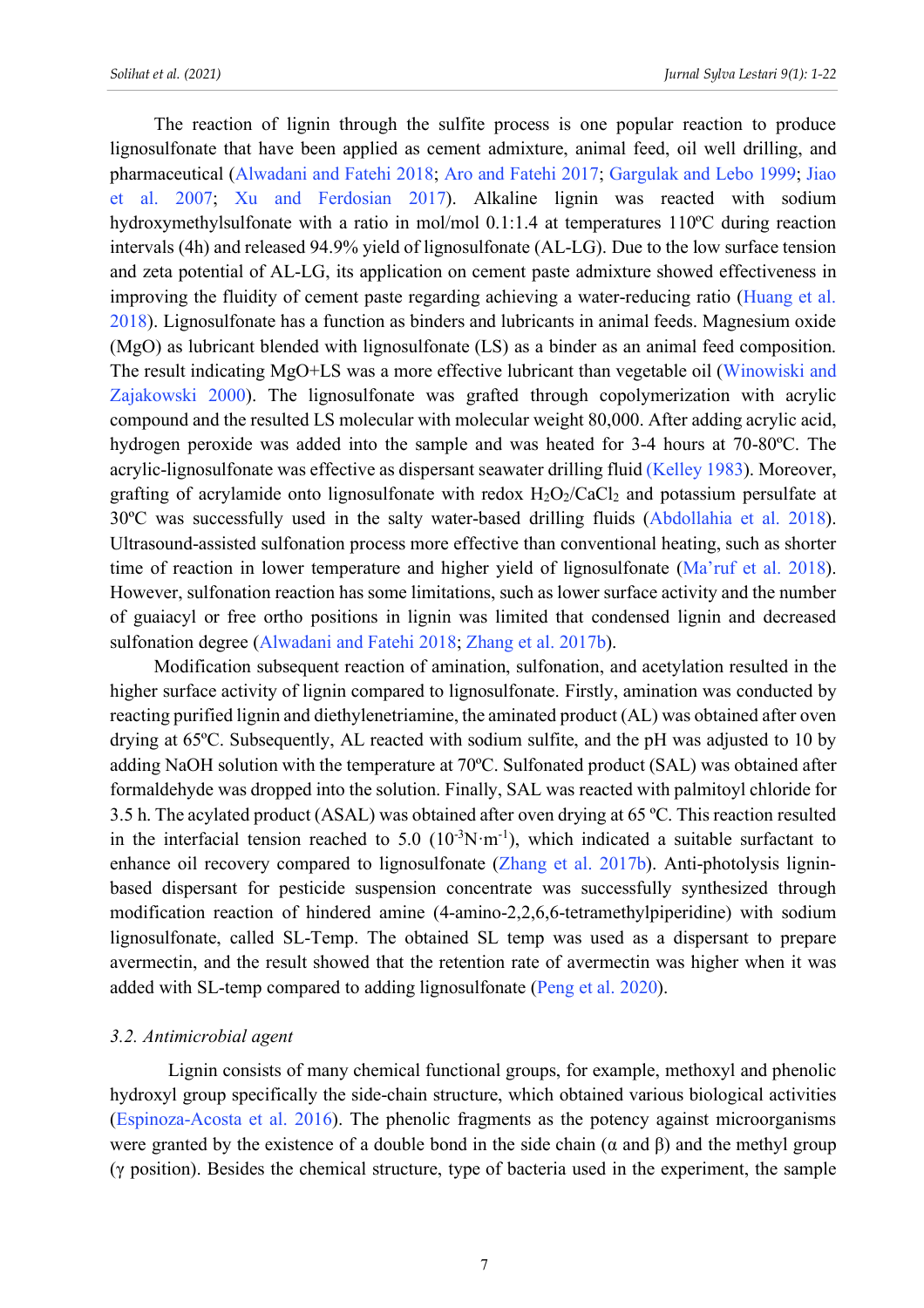origin, and antimicrobial dosage in the cultivation medium are also influenced factors of the efficacy of lignin as an antimicrobial agent (Kai et al. 2016).

Antimicrobial activities of lignin against bacteria, yeast, and fungi have been examined using guiacyl and syringyl model compounds. The result showed that microbial growth and enzymatic digestion were inhibited by the presence of phenolic monomers in lignin (Jung and Fahey 1983). The phenolic compounds damage and lysis cell membrane of bacteria (Cazacu et al. 2013). Lignin from various sources has been tested for antimicrobial activity against Gram-positive and Gramnegative at room temperature (35ºC) and low temperatures (0-7ºC). The results found that the antimicrobial activity depends on biomass source as follows: softwood organosolv > softwood kraft > grass organosolv due to the effect of acid-soluble lignin content. Inhibition zones of lignin samples from different sources were tested quantitatively against *E. coli* (as Gram-negative) and *S. aureus, L. monocytogenes* (as Gram-positive). Gram-negative bacteria were inhibited less than Gram-positive. The highest antimicrobial efficacy was obtained against *L. monocytogenes,* yet there was no activity studied lignin regarding *E. coli* (Alzagameem et al. 2019). A similar result was also shown for kraft lignin from black liquor (Klein et al. 2019) and lignin extract as the residue of converting corn stover to bioethanol, which exhibited antimicrobial activities against *L. monocytogenes* and *S. aureus* (Gram-positive) *and C. lipolytica* (yeast) but not for *E. coli* O157:H7 and *S. Enteritidis* (Gram-negative) or bacteriophage MS2 (Alzagameem et al. 2019; Dong et al. 2011). However, chitosan addition enhanced the activity of antimicrobial against Gram-positive and Gram-negative.

The concentration of antimicrobial in the cultivation medium was investigated and showed a critical effect. Kraft lignin as antimicrobial at low concentration (0.25% on nutrition medium) was examined towards *Erwinia carotovora* and *Xanthomonas vesicatoria* and showed a positive effect. However, the inhibitory effect was not shown against *Pseudomonas syringe* and *Bacillus polimyxa* even at high concentration (2%). On the other hand, *Pseudomonas syringe* presented inhibition effect at 2% concentration of spruce hydrolysis lignin (HL), yet only slight activity was observed at a concentration less than 2% (Cazacu et al. 2013). Minet and colleagues reported antimicrobial testing good on knit fabrics with 2 wt% of kraft lignin toward *E. Coli* and *S. epidermis* (Minet et al. 2019). Extracted lignin from birch wood (1.06 mg DW) per 1 mL broth can inhibit the growth of *S. aureus* of 6.48 CFU/mL after incubation for 24 h at 37ºC (Gabov et al. 2016). Isolated lignin was isolated at different pH 2-5, and the antimicrobial activity was tested toward *S. aureus* and *L. monocytogenes*. The results showed that antimicrobial activity was increased as increasing pH of lignin and lignin concentration in the media (Klein et al. 2019).

Lignin as an antimicrobial agent is being used in commodity products like in plastic production (Klein et al. 2019), textile (Sriroth and Sunthornvarabhas 2018; Sunthornvarabhas et al. 2017; Sunthornvarabhas et al. 2018), medical materials, pest control, and healthcare products (Gordobil et al. 2018). Depletion of fossil fuels encouraged researchers to find sustainable material in plastic production. Klein et al. (2019) described demethylation of lignin as a reaction to produce lignin-polyurethane. Kraft lignin was acidic precipitated with different pH 2-5 to evaluate the effect of extraction condition on antimicrobial activity in lignin-based polyurethane (LP). Subsequently, the obtained lignin in sodium hydroxide was demethylated by adding sodium sulfite and then was stirred for 1 h at room temperature. The process was stopped by dripping 1% of HCl to pH 2, and the brown solid was precipitated as demethylated lignin. Unmodified (KL) and demethylated lignin (DL) were used to prepare lignin-based polyurethane. *S. aureus* was used as an antimicrobial organism with an inoculation temperature of 37ºC for 24 h. A significant

8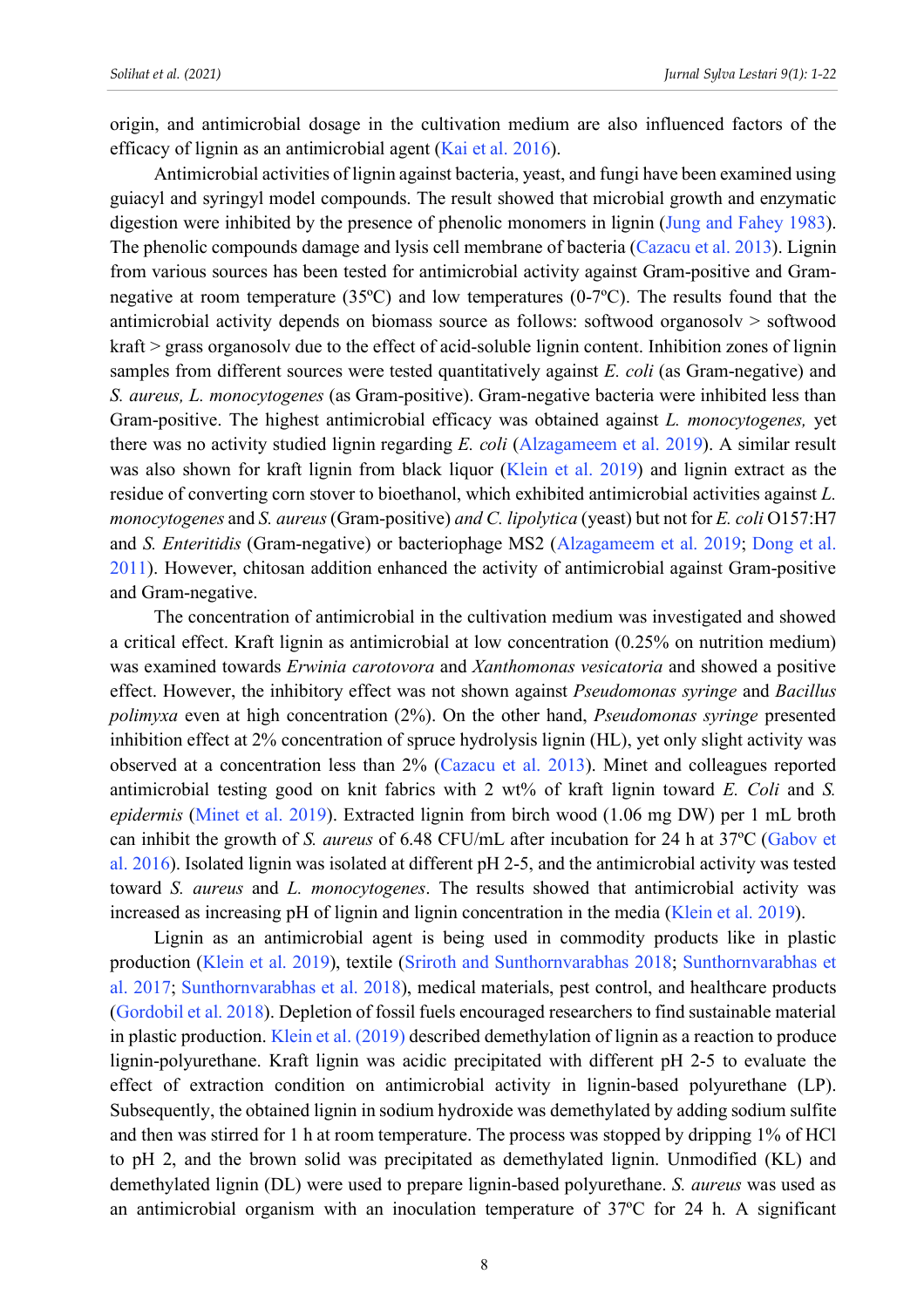microbial reduction toward *S. aureus* was observed as increasing pH of DL than other samples. Demethylation reaction can improve the cross-linking density of the LP and correlated with its antimicrobial activity (Klein et al. 2019).

Hydroxypropylmethylcellulose-lignin (HPMC-lignin) and HPMC-lignin-chitosan were studied to evaluate lignin as antimicrobial in film. Lignin powder isolated from black liquor was diluted in DMSO. Next, the film of HPMC-lignin was formed by stirring HPMC and lignin solution for 15 min. Besides, HPMC-lignin-chitosan was prepared by adding deacetylated chitosan in ethanol. The antimicrobial activity of both films was analyzed toward *S. aureus* and *E. coli* in saline solution for 24 h at 35ºC. The HMPC-lignin film had an active antimicrobial test toward *S. aureus* but not for *E. coli*. Conversely, microbial activity toward both *S. aureus* and *E. coli* was positive after chitosan addition (HMPC-lignin-chitosan). Lignin concentration in the film was also a critical effect on antimicrobial activity where the activity increased as increasing active functional group such as aliphatic OH, carbonyl CO, and COOH. Antimicrobial activity toward *E. coli* in the film only was observed after 30% addition of lignin concentration, while activity against *S. aureus* was observed in addition of lignin 5%. However, chitosan in HPMC/lignin film improved the activity where the concentration of lignin 5% had antimicrobial activity against *E. coli*. Chitosan consists of amino and hydroxyl group in its structure, which is known as an antimicrobial compound toward Gram-positive and Gram-negative bacteria. Furthermore, the activity was also tested against *B. thermosphacta* and *P. fluorescen* bacteria. Both HMPC-lignin and HMPC-lignin-chitosan showed activity only at lignin concentration of 30% against *B. thermosphacta* and 5% against *P. fluorescen*. Higher resistance of *P. fluorescen* than *E. coli* was observed due to exopolysaccharides production (Alzagameem et al. 2019). Another film of mixing lignin with PVA/gelatin blends exert highly antibacterial activity, especially against foodborne contaminants such as *Escherichia coli, Bacillus subtilis, Staphylococcus aureus*, *Pseudomonas aeruginosa*. Hydroxyl group of lignin as a phenolic compound interacted with the bacterial cell causing cell membrane disruption, the infiltration of cell components, and ultimately bacterial cell lysis (El-Nemr et al. 2019). Yang et al. (2016a) also reported that polymeric film-based PVA, chitosan, and lignin nanoparticle could inhibit the bacterial growth of *Erwinia carotovora subsp. carotovora* and *Xanthomonas arboricola pv. pruni*. From those experiments, lignin could be considered as a promising antimicrobial agent for food packaging. The main effect of antimicrobial activity in active packaging is controlling spoilage of microbial and pathogen contamination onto food by inhibiting microbial growth, include inhibit topoisomerase, NADH-cytochrome c reductase, and ATP synthase, also damage the cytoplasmic membrane (Diblan and Kaya 2017; Rempe et al. 2017). Further explanation of lignin as food packaging is available in the active packaging section.

The demand for antimicrobial textile in medical and non-medical rapidly increased where the coating of antimicrobial agents on the fiber is a simple method. In 2017, Sunthornvarabhas et al. (2017) coated lignin from sugarcane bagasse on fabric to produce antimicrobial textile. Lignin was dissolved in DMSO and subsequently was mixed with ethyl alcohol. The solution was submerged with glass fiber then placed in an oven at 60ºC for 2 h before sterilization under UV light. The antimicrobial activity of coated-fiber was tested against *Staphylococcus epidermidis*, the most bacterial found in human skin. Concentration minimum of bactericidal (MBC) and inhibitory (MIC) of lignin were tested by broth dilution method. The result presented that increasing extract amount of lignin decreased in colony formation, which means more activity of antimicrobial properties (Sunthornvarabhas et al. 2017). Bamboo fiber has been popular in recent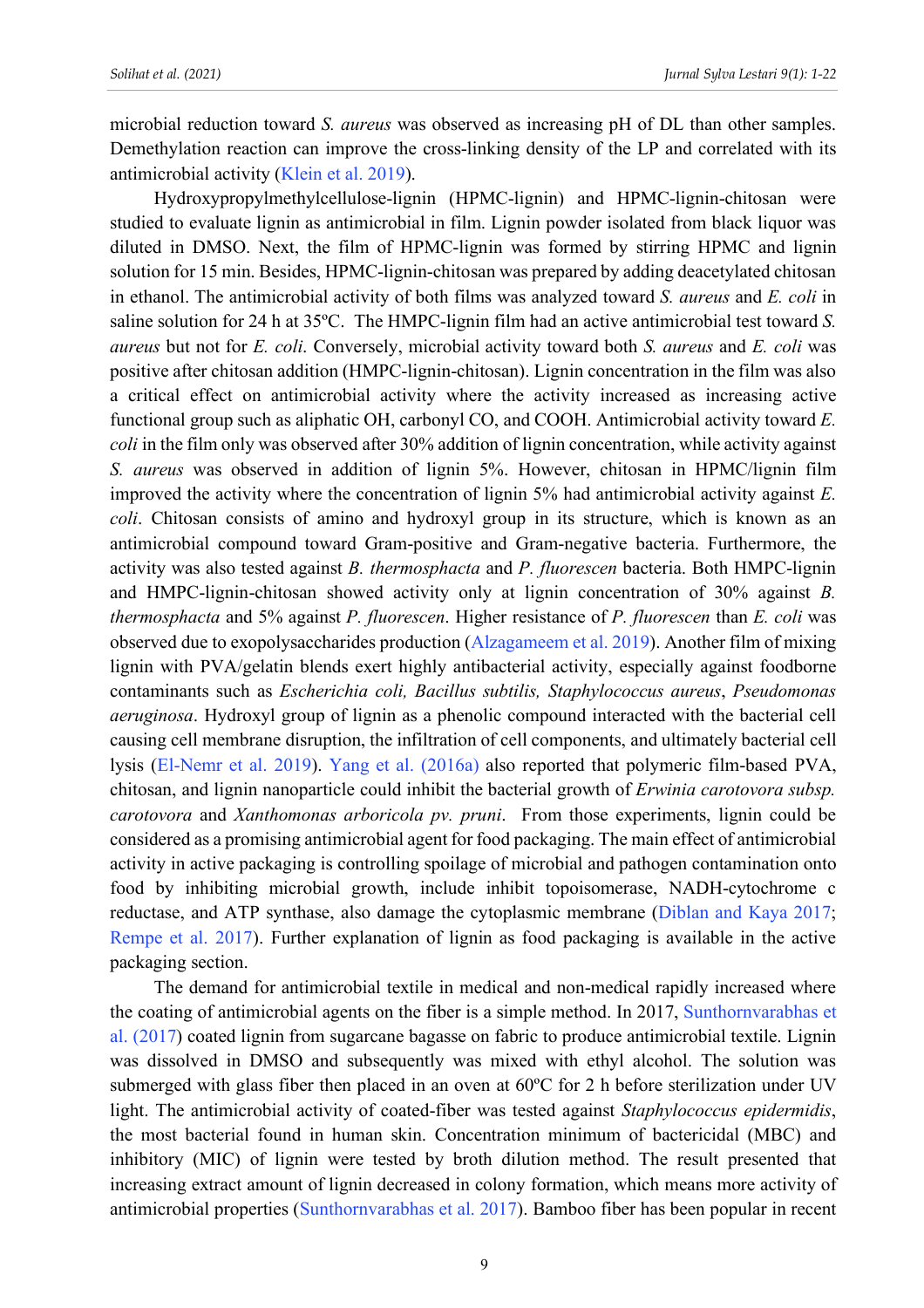years in the fashion industry as eco-friendly and antibacterial textile. The antimicrobial activities in bamboo clothing were investigated against Gram-negative bacterium, *Escherichia coli,* and the extract dissolved in dioxane showed strong activities due to the presence of lignin (Afrin et al. 2012). The illustration of antimicrobial textile is shown in **Fig. 4**.



**Fig. 4.** Schematic of antimicrobial textile (Riaz and Ashraf 2020; Zhu et al. 2019).

In Thailand, natural antimicrobial extract generously gains attention in the application of medical and cosmetic. It was predicted that antimicrobial product demand reached USD 16 million in 2020 (Sriroth and Sunthornvarabhas 2018). Lignin in healthcare products such as cosmetics plays a role not only as an antimicrobial agent but also as an antioxidant and sun protection factor (SPF). Recently, Gordobil et al. (2018) evaluated the potency of kraft and organosolv lignin for healthcare products through measurements of antibacterial activity, antioxidant capacity, and SPF. Lignin showed similar functional properties as a commercial antioxidant, which suitable for use in cosmetics, replacing butylated hydroxyanisole (BHA) or butylated hydroxytoluene (BHT), which is cytotoxic synthetic antioxidants. In addition, antimicrobial activity towards *A. niger*, diverse foodborne, and human pathogenic showed positive inhibition that opened new insight to be used in food and pharmaceutical products. SPF determination of lignin-based sunscreen was conducted by in vitro method. The lignin concentration in the product significantly affected SPF result due to the transmittance of elaborated creams was decreased by higher lignin content. Moreover, the higher content of methoxyl and carbonyl group improved exposure of ultraviolet due to the auxochromes. Therefore, it concluded the potency of lignin to eliminate harmful commercial chemicals in sunscreen products (Gordobil et al. 2018).

Copper (II) sulphate is commonly used in pesticides. However, the environmental issue is intriguing researchers to find sustainable raw material for reducing copper content. Due to highly polar and easily washed off of Copper (II) sulphate, it gave serious environmental problems. In 2018, Sinisi et al. (2018) reported a novel product of combining Cu-lignin as antibacterial and antifungal for pesticide products. Lignin from *Pinus taeda* was dissolved in water and added CuSO4, NaOH was added until pH 7, and the precipitate brown solid was filtered and dried for further analysis. The ratio of lignin/CuSO<sub>4</sub> was conducted to find the best condition of pesticide. The antimicrobial activity was tested against yeast and several microorganisms: *Escherichia coli, Pseudomonas aeruginosa, Staphylococcus aureus, Salmonella enteridis, Erwinia amylorova, Pseudomonas syringae pv actinidiae, Xanthomonas campestris, Campylobacter jejuni,* and *Xanthomonas arboricola pv pruni*. In general, Cu-lignin gave good activity towards Gram-positive and Gram-negative, which potential to be used as an antibacterial agent (Sinisi et al. 2018).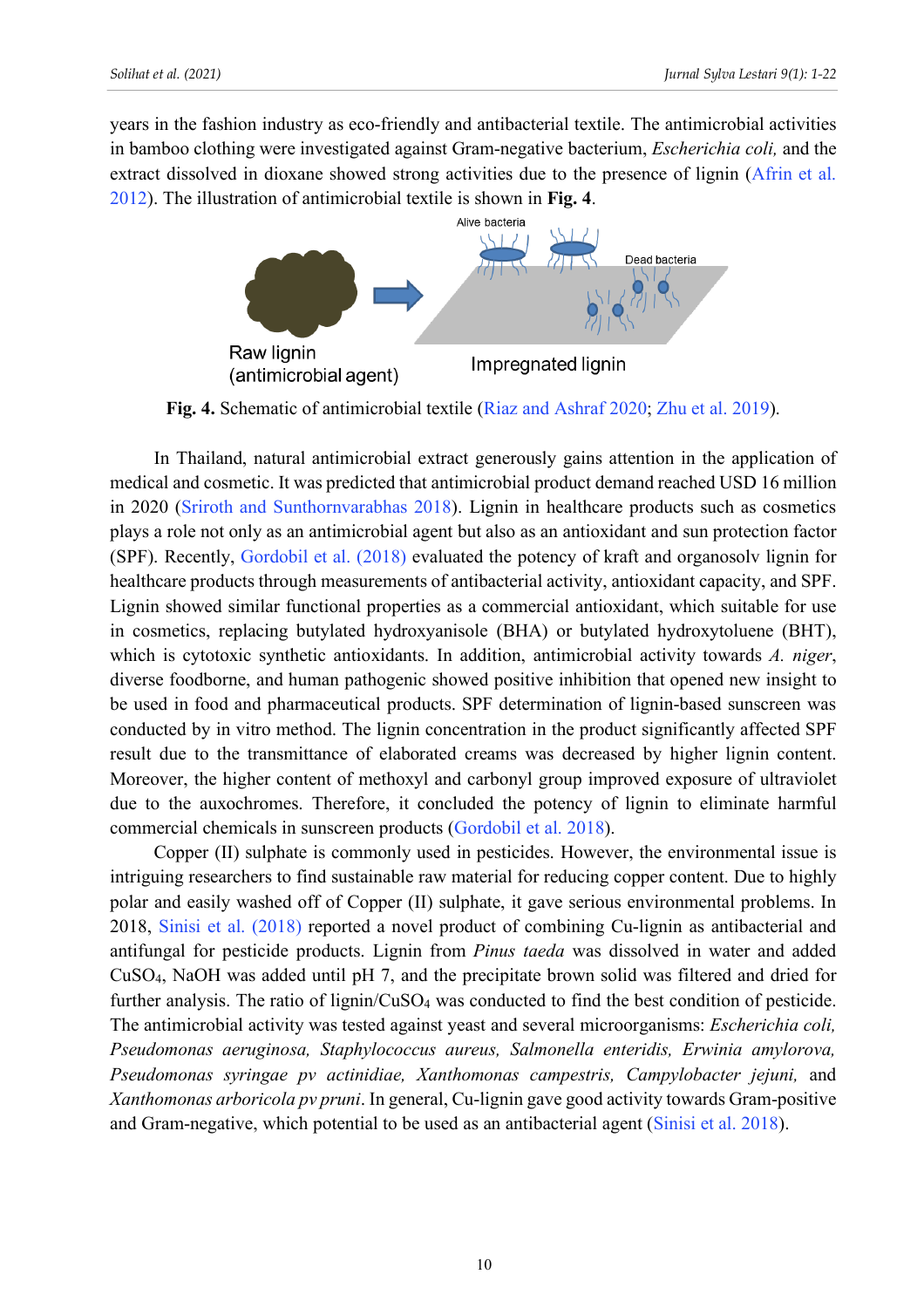#### *3.3. Active packaging*

The market for food packaging exhibits constant growth. The utilization of renewable biopolymers aims to reduce the amount of non-renewable raw material. Using lignin as new materials to substitute certain synthetic and petroleum-based materials in the use of bio-polymers has increased. Lignin structure contains functional groups that have aromatic and highly crosslinked structure. Therefore, lignin can be compatible with many polymeric matrixes to increase mechanical properties, fire resistance, and wettability. It has been reported that lignin is effectivity as food packaging additives (Alzagameem et al. 2019) and a filler in active packaging depends on polymer matrices, like polyvinyl alcohol (El-Nemr et al. 2019; Yang et al. 2016b), latex (Johansson et al. 2012, 2014) and PLA (Chaubey et al. 2020; Gordobil et al. 2014; Spiridon et al. 2015; Yang et al. 2016a; Yang et al. 2020), chitosan (Crouvisier-Urion et al. 2019; Yang et al. 2016a), gelatin (Aadil et al. 2016a; El-Nemr et al. 2019), alginate (Aadil et al. 2016b) based materials.

Lignin has potential as a natural antioxidant additive in food packaging due to its polyphenolic structure (Domenek et al. 2013; Faustino et al. 2010; Vinardell et al. 2008; Vostrejs et al. 2020; Yang et al. 2020; Zadeh et al. 2019). The lignin with narrow polydispersity, low molecular weight, more phenolic hydroxyl groups, and less aliphatic hydroxyl groups showed high antioxidant activity (Pan et al. 2006). Adding lignin in packaging improves the antioxidant properties of food and antimicrobial properties (El-Nemr et al. 2019; Li and Peng 2015; Yang et al. 2016a; Yang et al. 2016b). Natural antioxidants could also be used in active packaging to protect food that has a sensitivity to light and oxygen. Antioxidant agents such as lignin can be applied to food packaging by various methods. These agents can migrate to the protected food through the inner walls of the packaging material. **Fig. 5** illustrates the scheme and migration process in each system.

Several studies have been conducted to compare extracted lignin from different sources such as alkali (Aadil et al. 2016a), lignosulfonate (Li and Peng, 2015), kraft (Faustino et al. 2010), or steam explosion lignin (Vinardell et al. 2008). Lignosulfonate and alkali lignin were used in soy protein isolate (SPI) bio-polymeric film modified enzymatically. The radical scavenging activity test of the films containing lignosulfonate 6% higher than alkali lignin-based film and had values of 28, but if only alkali lignin itself had much higher radical scavenging activity than lignosulfonate (Zadeh et al. 2018). Alkali lignin has higher radical scavenging activity than the other lignin because it contained free phenolic monomers, particularly p-coumaric and ferulic acids (Domenek et al. 2013). Alkali lignin in modified film reduced the oxidation rate to 75% in the ability of UV blocking and the activity of radical scavenging (Zadeh et al. 2018). Lignin phenolic substructures are contributed to antioxidant activity, and UV-blocking property from low to high was p-hydroxyphenyl phenolic hydroxyl groups > guaiacyl > syringyl. Syringyl phenolic units have the highest antioxidant activities and UV-shielding properties because it contains additional methoxyl groups (Guo et al*.* 2019).

Lignin isolated from grape seeds was used as an additive material for radical scavenging in active packaging. Grape seed lignin is effective as an antioxidant agent with a high antioxidant capacity (1 g of grape seeds lignin equal to 238 mg of Trolox). The lignin was added to the poly (3-hydroxybutyrate) (PHB) and polyhydroxyalkanoate (PHA) film. It acted not only as an antioxidant but also as a nucleating agent. Moreover, it increased the stiffness and degree of crystallinity of the film and contributed to the lower oxygen and carbon dioxide permeability of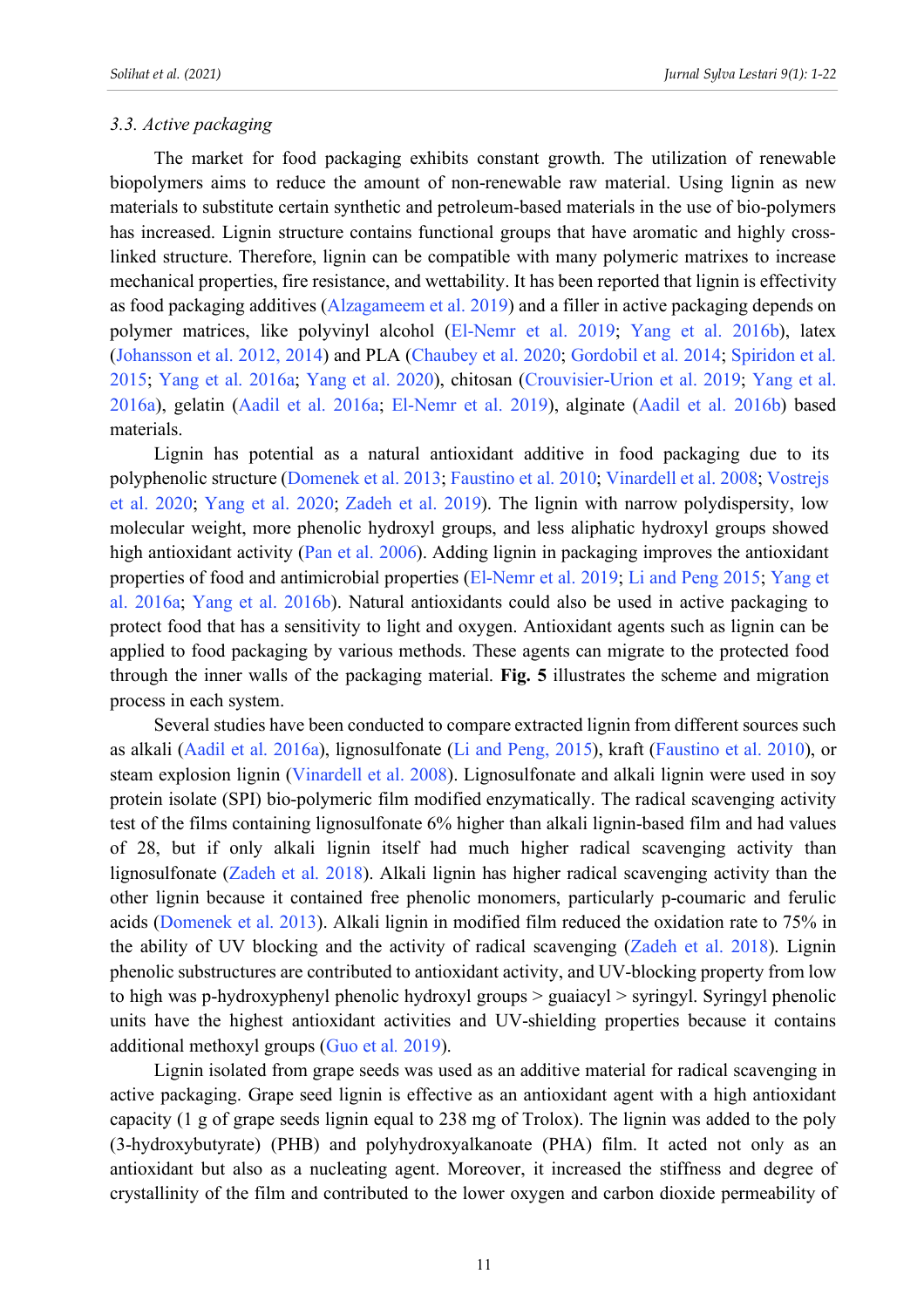the film (Vostrejs et al. 2020). The antioxidant activity of lignin monomers has significant differences regarding their initial radical scavenging activity. Coumaric, ferulic, and sinapic acids as phenolic acids that compose lignin were investigated for their radical activity. Sinapic acid has the highest radical activity due to di-ortho-methoxyl substitution, ferulic acid has an intermediate activity, and coumaric acid has no antioxidant activity. The results could confirm that the higher concentration of syringyl, the higher the antioxidant activity (Crouvisier-Urion et al. 2019). Biopolymer matrix from Poly(lactide) (PLA)-lignin results in a good dispersion. The compounded material slightly enhanced the oxygen barrier properties. The physical and mechanical properties of PLA film with the addition of lignin also showed improvement (Aadil et al. 2016a; Domenek et al. 2013). The experiment was also found that the formation of free phenolic monomers will increase antioxidant activity. Antioxidant activities increase along with the increasing severity of the heat treatment. The antioxidant of lignin was not only potential for active packaging but also for cosmetic formulation because lignin was considered as non-irritants to the eye and skin (Vinardell et al. 2008). Another research reported that HPMC-lignin and HPMC-lignin-chitosan films were studied to evaluate the application of lignin for food packaging additives. The result showed it has good antioxidant activity and antimicrobial activity (Alzagameem et al. 2019). In addition, filler of blending of lignin with PVA/gelatin showed good result as active packaging to inhibit microbes (Yang et al. 2016a). The explanation of antimicrobial activity is described in the antimicrobial section.



**Fig. 5.** Schematic representation of the application of antioxidant agents in active packaging and the migration of antioxidant agents in each system (Gaikwad et al. 2018; Nwakaudu et al. 2015).

The shelf-life of food can be improved by using active packaging. The quality and shelf life of foods influenced by oxygen in packaging. Oxygen leads to oxidation of the product or encourages aerobic microorganisms to grow, resulting in food deterioration (Yildirim et al. 2018). Foods that sensitive to oxygen would be better protected by oxygen scavenging films. This active film not only extends the shelf life of food but also maintains quality, freshness, and essential nutrients. Some potential oxygen scavenger from organic-based materials has been developed. Compared with an inorganic oxygen scavenger, organic materials such as lignin have better dispersion and compatibility with the polymeric matrix. Polymer-organic matrix is possible to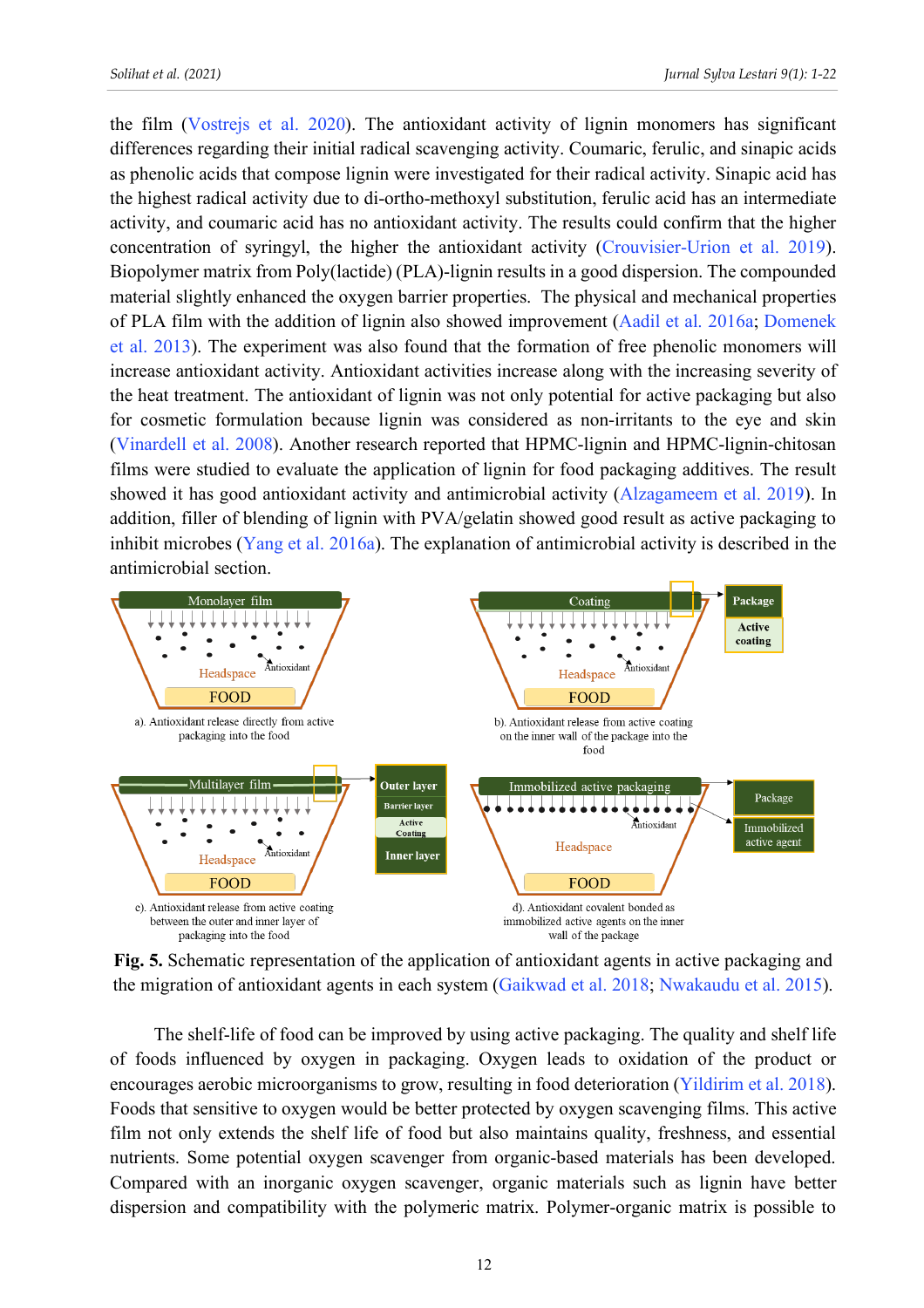produce optically transparent and active barrier films. Johansson et al. (2014) compared lignin derivatives such as organosolv lignin (LO), hydrolytic lignin (LH), alkali lignin (LA), and lignosulfonate (LS) as a substrate for laccase-catalyzed scavenging of oxygen in coatings and films. The oxygen-scavenging capability increased in the order LO < LH < LA < LS. Laccase and LS in the coated board could decrease oxygen content from 1.0% to 0.3% (Johansson et al. 2012).

## *3.4. Activated carbon (AC) and supercapacitor*

Lignin has potential in the energy and chemical sector due to its chemical structure and availability. Lignin also reported being an excellent precursor for activated carbon production (Fu et al. 2013; Gao et al. 2013; Rodríguez-Correa et al. 2017; Saha et al. 2018). Activated carbon is a well-known material with high adsorptive capacity, high surface area, high reactivity, and good chemical and mechanical stability. Activated carbon not only used as an adsorbent material but also as energy storage such as supercapacitor (Hu and Hsieh 2017; Yu et al. 2016; Zeng et al. 2019). Supercapacitors can be classified into three types: hybrid capacitors, pseudocapacitors, and electric double-layer capacitors. **Fig. 6** shows the main classifications of supercapacitors and are further categorized by electrode material. The electric double-layer capacitor (EDLC) is a type of storage mechanism commonly used in supercapacitors. Activated carbon (AC), graphene, and carbon nanotubes are high porous carbon materials widely used as electrode materials in the industry.



**Fig. 6.** Types of supercapacitors and classification based on electrode materials (González et al. 2016; Mensah-Darkwa et al. 2019).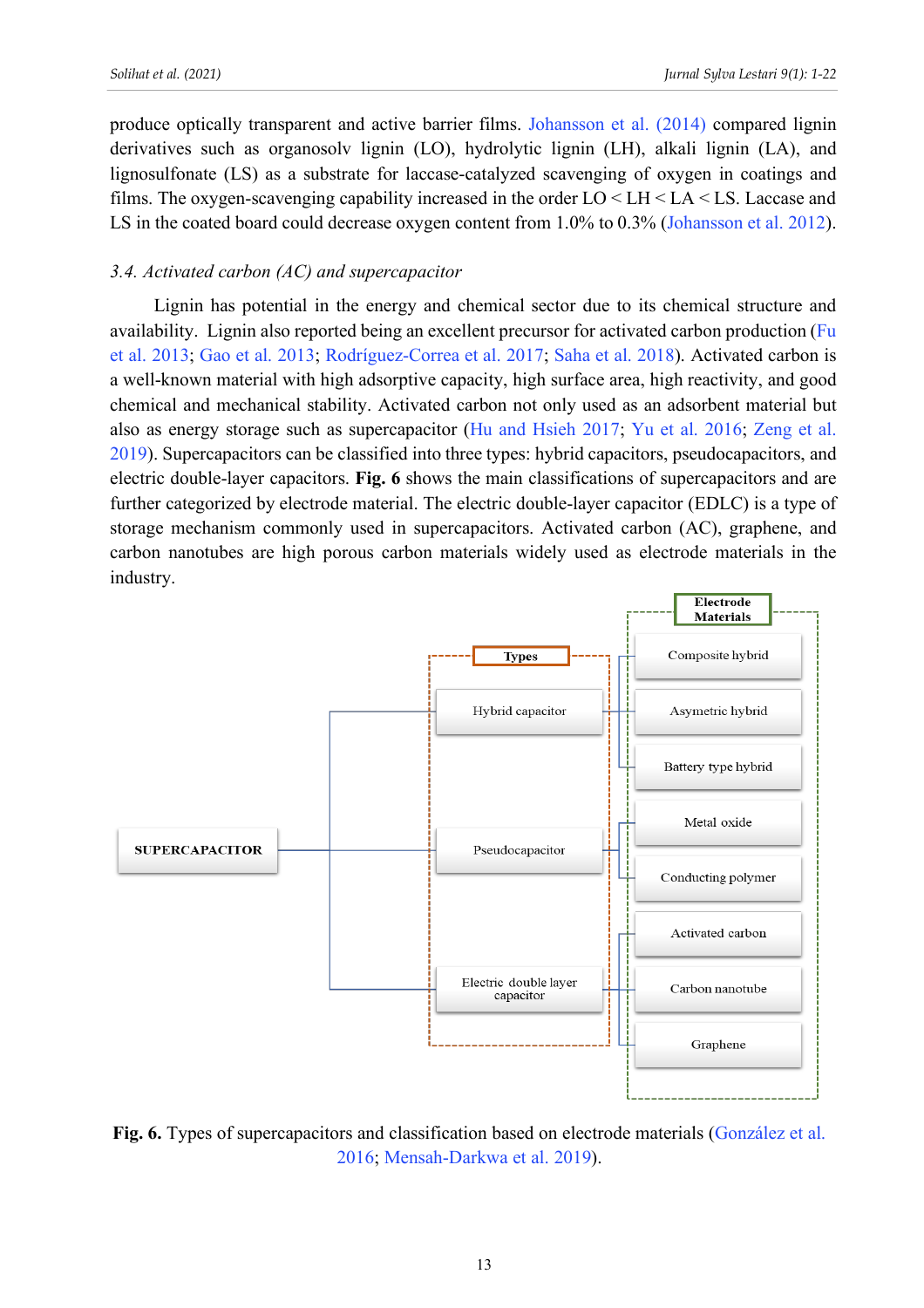The pyrolysis process of lignin occurs slowly (carbonization) and over a wide temperature range. The degradation mechanisms and char formation involve initiation, propagation, and termination reactions. The solid phase structure starts from devolatilization phases (loss of weight) at temperatures higher than  $500^{\circ}$ C. The release of CO, CO<sub>2</sub>, H<sub>2</sub>, and H<sub>2</sub>O, as well as condensable volatiles formed due to radical initiation of weaker C−O bond in the β-O-4 structure. Single- and multi-phenolic compounds start to form and then polymerized further and condensed. The formation of char residue and C-C bonds from a combination of carbon-centered radicals is contributed by the secondary reaction between volatile components. By increasing pyrolysis temperature, the carbon content also increases. This leads to a solid matrix richer in C and makes the pore structure of lignin-based activated carbon stronger. The hydrogen and oxygen contents decreased because the oxygen and hydrogen-containing groups were easily fallen off at higher pyrolysis temperatures (Faravelli et al. 2010; Ma et al. 2019; Rodríguez-Correa et al. 2017).

Preparation of activated carbon from lignin has been reported by difference activation and purpose. AC from lignin was activated by KOH activation for Ni (II) adsorption (Gao et al. 2013) and benzene, toluene, and xylene (Saha et al. 2018), and steam activation for methylene blue adsorption (Albadarin et al. 2017; Fu et al. 2013). Activated carbon from lignin could be transformed into magnetic activated carbon (MAC) via hydrothermal carbonization together with formic acid. The MACs resulted in high specific pore volumes, high specific surface areas (up to 2875 m<sup>2</sup>/g), and also have CO<sub>2</sub> adsorption capacities up to 6.0 mmol/g. Because of remarkably high ultra-micropore volumes, MAC has the potential for carbon capture and storage and gas purification processes (Hao and Bjo 2017). Rodríguez-Correa et al. (2017) compared the carbonization process between hydrothermal and pyrolysis processes on the AC properties. Activated carbon by pyrolysis has thermal stability better than the hydrothermal process. The experiment also found that the pyrolysis develops larger microporous areas than the hydrothermal process. The major reasons can be attributed to the lower amount of carbon and the higher amount of undecomposed lignin in the activated carbon by the hydrothermal process.

Supercapacitor or electrochemical capacitors has outstanding properties in energy storage conversion system. It also has a high-power density, fast charge/ discharge rate capability, and excellent cycle performance. Good performance in energy density and durability are required for carbon-based material (Borenstein et al. 2017; Faraji and Ani 2015; Poonam et al. 2019). Ligninderived activated carbon could be one of the materials that has a lower price, abundant, and environmentally friendly.

Zeng et al. (2019) reported that lignin and carbonaceous mudstone was activated with HNO<sub>3</sub> has been successfully synthesized. As electrodes for supercapacitors, lignin and carbonaceous mudstone reveals has outstanding electrochemical behaviors and high specific capacitance (155.6 F g-1 ), which is three times higher than the untreated carbon electrode. Moreover, this electrode supercapacitor presents excellent cycle behavior of 5000 cycles. Lignin derived activated carbon for supercapacitor was also activated by NaOH and KOH. The obtained results exhibited excellent specific capacitance (226 F g<sup>-1</sup>), 7.8 W h kg<sup>-1</sup> energy density, and 47 kW kg<sup>-1</sup> power density as well as over 92% capacitance retention after 5,000 cycles (Hu and Hsieh, 2017).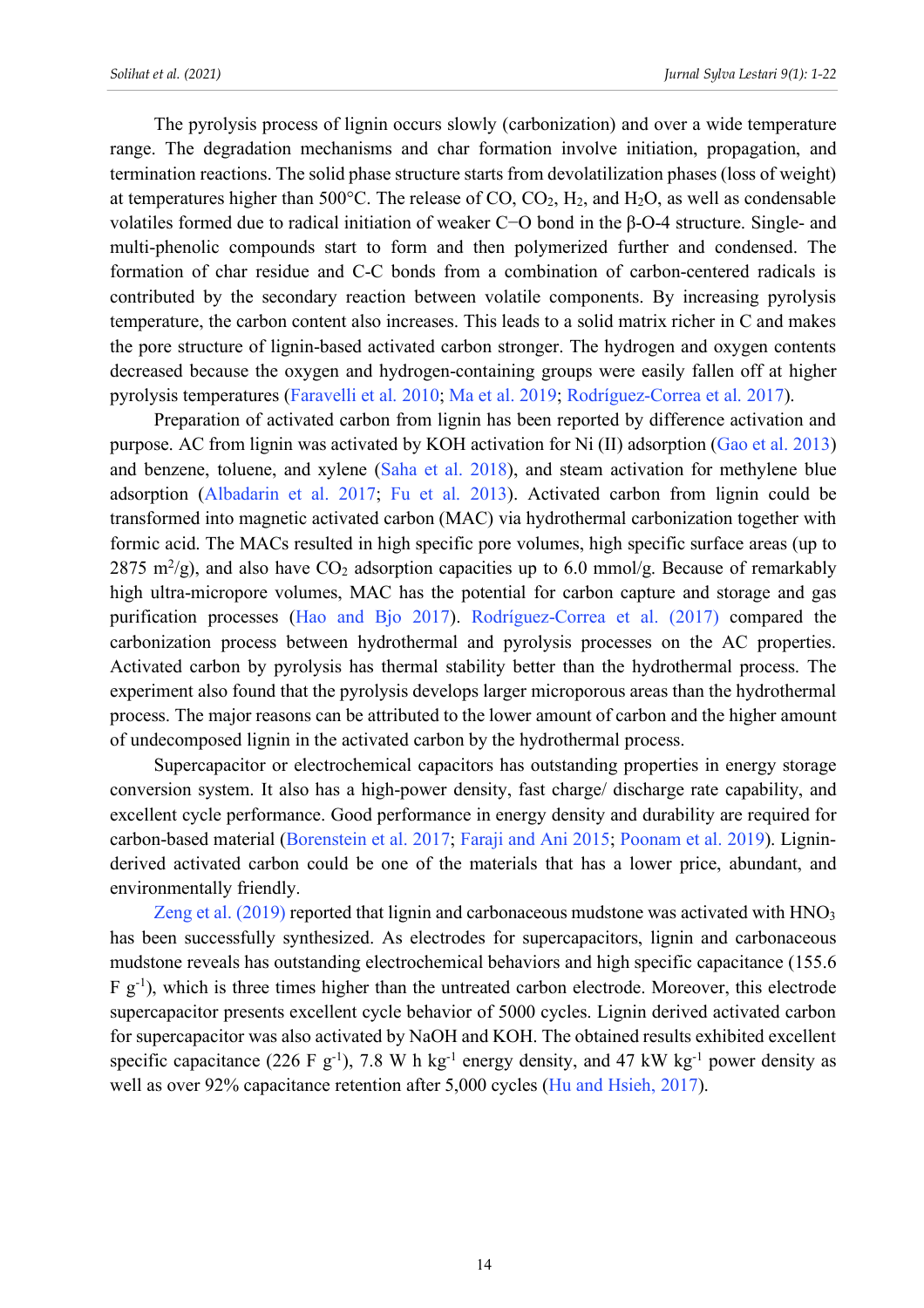# **4. Conclusions**

Comprehensive evaluation in the structure and chemicals of lignin leads to open appropriate utilization of lignin to valuable bioproducts. Some lignin utilization for active material such as biosurfactant, antimicrobial agents, active packaging, activated carbon, and supercapacitor make this abundant material promising low-cost additive for various applications. The polymer-lignin matrix shows great potential in the future as a promising alternative to petroleum-based materials. The heterogeneity of lignin in the biomass source and processing continues to support demand in manufacturing. A more in-depth study is needed to understand the properties of natural lignin better. Modification of lignin through chemicals, physics, or biology might be required to improve lignin performance in future applications.

# **Acknowledgments**

The authors are grateful for the support of the Research Center for Biomaterials LIPI and Integrated Laboratory of Bioproduct (iLAB) for the facilities. The authors received no specific grant from funding agencies for this work.

# **References**

- Aadil, K.R., Barapatre, A., and Jha, H. 2016a. Synthesis and Characterization of Acacia Lignin-Gelatin Film for Its Possible Application in Food Packaging. *Bioresources and Bioprocessing* 3: 27. DOI: 10.1186/s40643-016-0103-y
- Aadil, K.R., Prajapati, D., and Jha, H. 2016b. Improvement of Physico-Chemical and Functional Properties of Alginate Film by Acacia Lignin. *Food Packaging and Shelf Life* 10: 25–33. DOI: 10.1016/j.fpsl.2016.09.002
- Abdollahia, M., Pourmahdia, M., and Nasirib, A.R. 2018. Synthesis and Characterization of Lignosulfonate Acrylamide Graft Copolymers and Their Application in Environmentally Friendly Water-Based Drilling Fluid. *Journal of Petroleum Science and Engineering* 171: 484-494. DOI: 10.1016/j.petrol.2018.07.065
- Afrin, T., Tsuzuki, T., Kanwar, R.K., and Wang, X. 2012. The Origin of the Antibacterial Property of Bamboo. *Journal of the Textile Institute* 103(8): 844-849. DOI: 10.1080/00405000.2011.614742
- Albadarin, A.B., Collins, M.N., Naushad, M., Shirazian, S., Walker, G., and Mangwandi, C. 2017. Activated Lignin-Chitosan Extruded Blends for Efficient Adsorption of Methylene Blue. *Chemical Engineering Journal* 307: 264–272. DOI: 10.1016/j.cej.2016.08.089
- Alwadani, N., and Fatehi, P. 2018. Synthetic and Lignin-Based Surfactants: Challenges and Opportunities. *Carbon Resources Conversion* 1(2): 126-138. DOI: 10.1016/j.crcon.2018.07.006
- Alzagameem, A., Klein, S.E., Bergs, M., Do, X.T., Korte, I., Dohlen, S., Huwe, C., Kreyenschmidt, J., Kamm, B., Larkins, M., and Schulze, M. 2019. Antimicrobial Activity of Lignin and Lignin-Derived Cellulose and Chitosan Composites Against Selected Pathogenic and Spoilage Microorganisms. *Polymers* 11(4). DOI: 10.3390/polym11040670
- Aro, T., and Fatehi, P. 2017. Production and Application of Lignosulfonates and Sulfonated Lignin. *ChemSusChem* 10(9): 1861-1877. DOI: 10.1002/cssc.201700082
- Borenstein, A., Hanna, O., Attias, R., Luski, S., Brousse, T., and Aurbach, D. 2017. Carbon-Based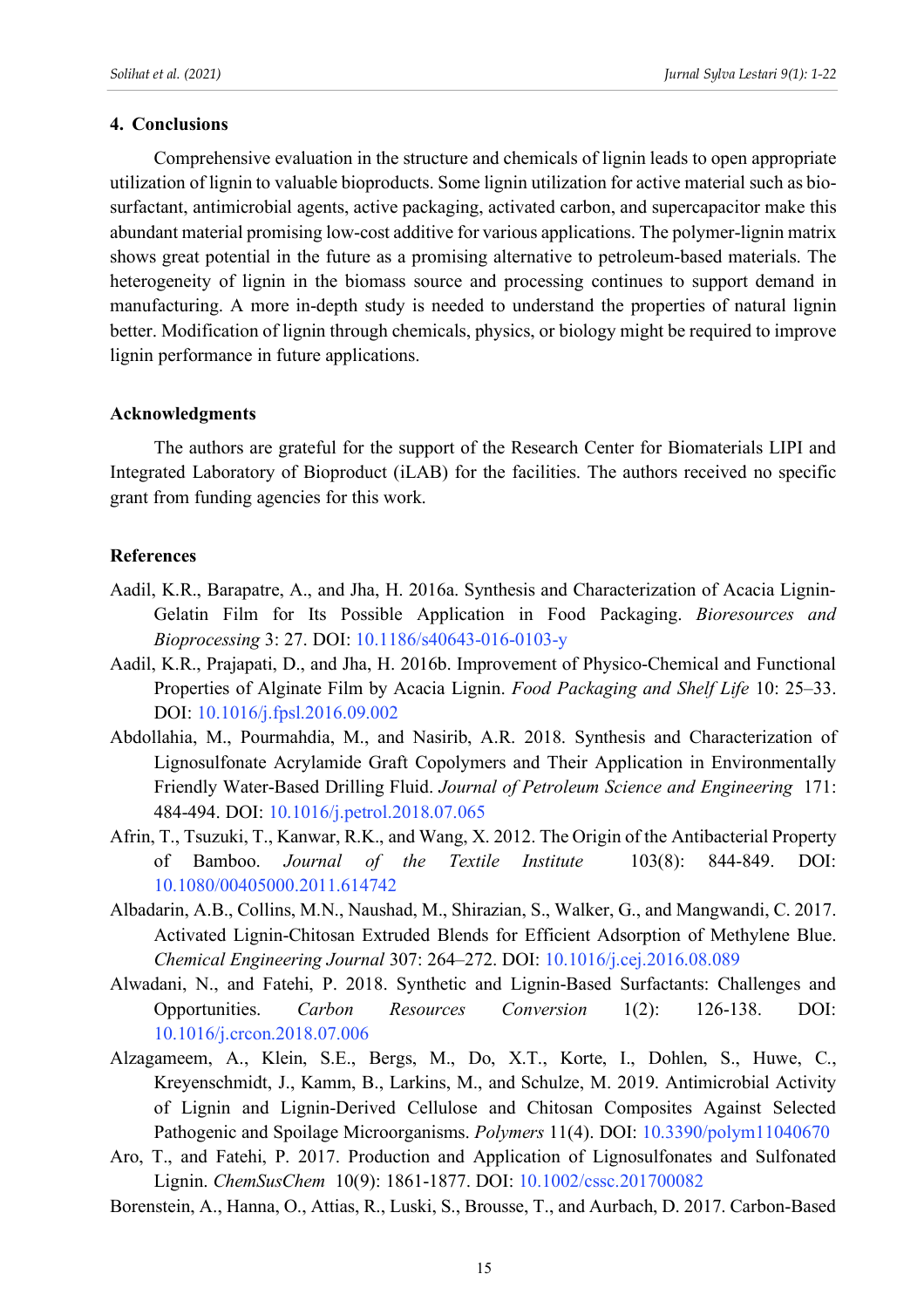Composite Materials for Supercapacitor Electrodes: A Review. *Journal of Materials Chemistry A* 5(25): 12653–12672. DOI: 10.1039/c7ta00863e

- Cai, C., Zhan, X., Zeng, M., Lou, H., Pang, Y., Yang, J., Yang, D., and Qiu, X. 2017. Using Recyclable pH-Responsive Lignin Amphoteric Surfactant to Enhance the Enzymatic Hydrolysis of Lignocelluloses. *Green Chemistry* 19(22): 5479-5487. DOI: 10.1039/c7gc02571h
- Cazacu, G., Capraru, M., and Popa, V.I. 2013. *Advances Concerning Lignin Utilization in New Materials. In Advances in Natural Polymers* (pp. 255-312). Springer: Berlin.
- Chan, J.M.W., Bauer, S., Sorek, H., Sreekumar, S., Wang, K., and Toste, F.D. 2013. Studies on the Vanadium-Catalyzed Nonoxidative Depolymerization of *Miscanthus giganteus*-Derived Lignin. *ACS Catalysis* 3(6): 1369-1377. DOI: 10.1021/cs400333q
- Chaubey, A., Aadil, K.R., and Jha, H. 2020. Synthesis and Characterization of Lignin-Poly Lactic Acid Film as Active Food Packaging Material. *Materials Technology* 00(00): 1–9. DOI: 10.1080/10667857.2020.1782060
- Chen, C., Zhu, M., Li, M., Fan, Y., and Sun, R.C. 2016. Epoxidation and Etherification of Alkaline Lignin to Prepare Water-Soluble Derivatives and Its Performance in Improvement of Enzymatic Hydrolysis Efficiency. *Biotechnol Biofuels* 9: 87. DOI: 10.1186/s13068-016- 0499-9
- Chio, C., Sain, M., and Qin, W. 2019. Lignin Utilization: A Review of Lignin Depolymerization from Various Aspects. *Renewable and Sustainable Energy Reviews* 107: 232-249. DOI: 10.1016/j.rser.2019.03.008
- Crouvisier-Urion, K., Farias, R.D., Arunatat, S., Griffin, D., Gerometta, M., Rocca-Smith, J. R., Weber, G., Sok, N., and Karbowiak, T. 2019. Functionalization of Chitosan with Lignin to Produce Active Materials by Waste Valorization. *Green Chemistry* 21(17): 4633–4641. DOI: 10.1039/c9gc01372e
- Diblan, S., and Kaya, S. 2018. Antimicrobial Used in Active Packaging Film. *Food and Health* 4(1): 63-79. DOI: 10.3153/JFHS18007
- Domenek, S., Louaifi, A., Guinault, A., and Baumberger, S. 2013. Potential of Lignins as Antioxidant Additive in Active Biodegradable Packaging Materials. *Journal of Polymers and the Environment* 21(3): 692–701. DOI: 10.1007/s10924-013-0570-6
- Dong, X., Dong, M.I., Lu, Y., Turley, A., Jin, T., and Wu, C. 2011. Antimicrobial and Antioxidant Activities of Lignin from Residue of Corn Stover to Ethanol Production. *Industrial Crops and Products* 34(3): 1629-1634. DOI: 10.1016/j.indcrop.2011.06.002
- Duval, A., and Lawoko, M. 2014. A Review on Lignin-Based Polymeric, Micro- and Nano-Structured Materials. *Reactive and Functional Polymers* 85: 78-96. DOI: 10.1016/j.reactfunctpolym.2014.09.017
- El-Nemr, K.F., Mohamed, H.R., Ali, M.A., Fathy, R.M., and Dhmees, A.S. 2019. Polyvinyl Alcohol/Gelatin Irradiated Blends Filled by Lignin as Green Filler for Antimicrobial Packaging Materials. *International Journal of Environmental Analytical Chemistry* 00(00): 1–25. DOI: 10.1080/03067319.2019.1657108
- Espinoza-Acosta, J.L., Torres-Chávez, P. I., Ramírez-Wong, B., López-Saiz, C.M., & Leyva, B.M. 2016. Antioxidant, Antimicrobial, and Antimutagenic Properties of Technical Lignins and Their Applications. *BioResoures* 11(2): 5452-5481.
- Fakruddin, M. 2012. Biosurfactant: Production and Application. *Journal of Petroleum & Environmental Biotechnology* 03(04). DOI: 10.4172/2157-7463.1000124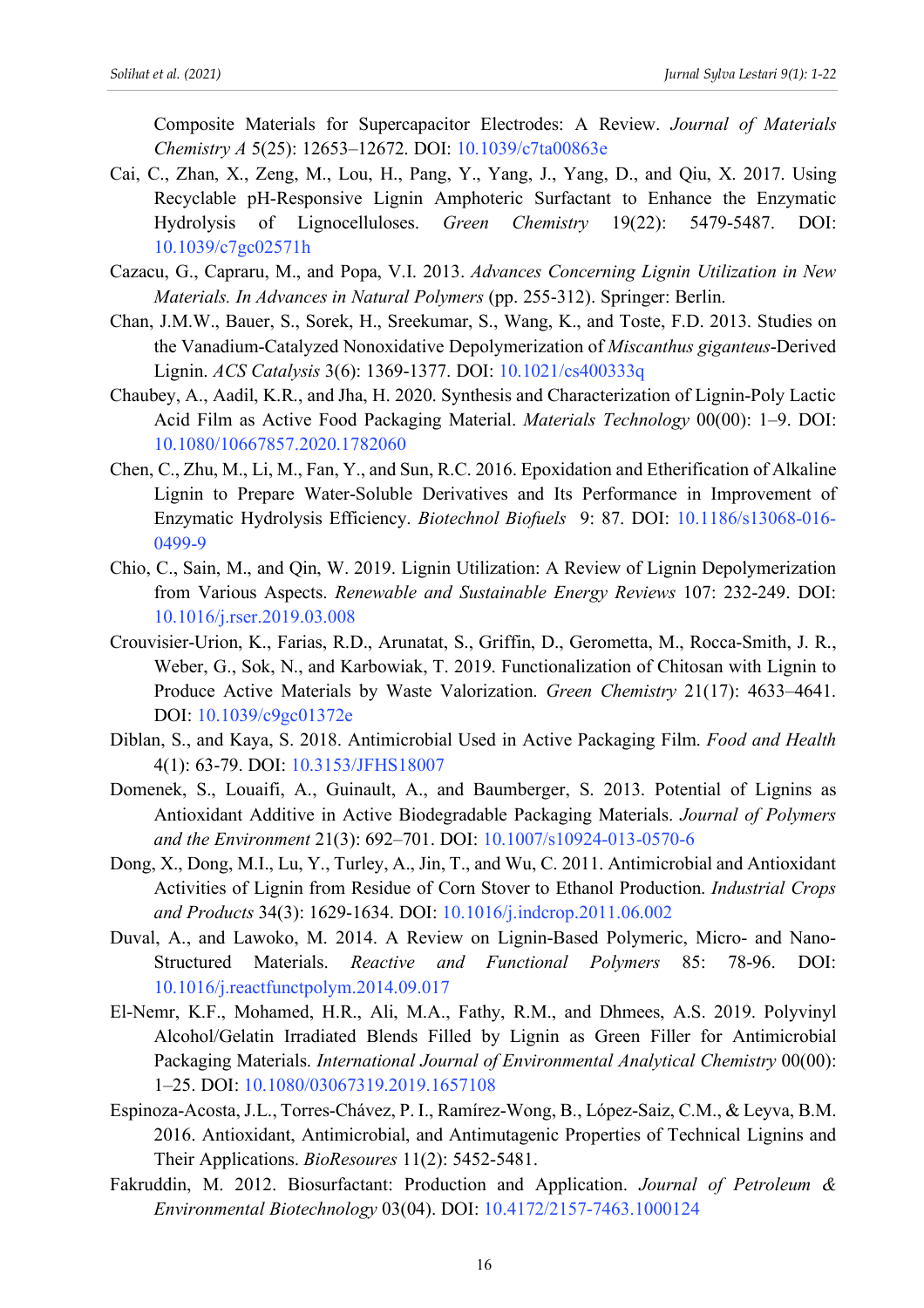- Faraji, S., and Ani, F.N. (2015). The Development Supercapacitor from Activated Carbon by Electroless Plating - A Review. *Renewable and Sustainable Energy Reviews* 42: 823–834. DOI: 10.1016/j.rser.2014.10.068
- Faravelli, T., Frassoldati, A., Migliavacca, G., and Ranzi, E. 2010. Detailed Kinetic Modeling of the Thermal Degradation of Lignins. *Biomass and Bioenergy* 34(3): 290–301. DOI: 10.1016/j.biombioe.2009.10.018
- Fatriasari, W., Hamzah, F.N., Pratomo, B.I. , Fajriutami, T., Ermawar, R.A. , Falah, F., Ghozali, M., Iswanto, A.H., Hermiati, E., and Winarni, I. 2020. Optimizing the Synthesis of Lignin Derivatives from *Acacia mangium* to Improve the Enzymatic Hydrolysis of Kraft Pulp Sorghum Bagasse. *Int J Renew Energy Dev (IJRED)* 9(2): 227-235. DOI: 10.14710/ijred.9.2.227-235
- Fatriasari, W., Nugroho Adi, D.T., Laksana, R.P.B., Fajriutami, T., Raniya, R., Ghozali, M., and Hermiati, E. 2018. *The Effect of Amphipilic Lignin Derivatives Addition on Enzymatic Hydrolysis Performance of Kraft Pulp from Sorghum Bagasse.* in IOP Conference Series: Earth Environ Sci. DOI: 10.1088/1755-1315/141/1/012005
- Fatriasari, W., Supriyanto, and Iswanto, A.H. 2015. The Kraft Pulp And Paper Properties of Sweet Sorghum Bagasse (*Sorghum bicolor* L Moench). *J Eng Tech Sci* 47(2): 149-159. DOI: 10.5614/j.eng.technol.sci.2015.47.2.4
- Faustino, H., Gil, N., Baptista, C., and Duarte, A.P. 2010. Antioxidant Activity of Lignin Phenolic Compounds Extracted from Kraft and Sulphite Black Liquors. *Molecules* 9308–9322. DOI: 10.3390/molecules15129308
- Fu, K., Yue, Q., Gao, B., Sun, Y., and Zhu, L. 2013. Preparation, Characterization and Application of Lignin-Based Activated Carbon from Black Liquor Lignin by Steam Activation. *Chemical Engineering Journal* 228: 1074–1082. DOI: 10.1016/j.cej.2013.05.028
- Gabov, K., Oja, T., Deguchi, T., Fallarero, A., and Fardim, P. 2016. Preparation, Characterization and Antimicrobial Application of Hybrid Cellulose-Lignin Beads. *Cellulose* 24(2): 641-658. DOI: 10.1007/s10570-016-1172-y
- Gaikwad, K.K., Singh, S., and Lee, Y. S. (2018). Oxygen Scavenging Films in Food Packaging. *Environmental Chemistry Letters* 16(2): 523–538. DOI: 10.1007/s10311-018-0705-z
- Gao, Y., Yue, Q., Gao, B., Sun, Y., Wang, W., Li, Q., and Wang, Y. 2013. Preparation of High Surface Area-Activated Carbon from Lignin of Papermaking Black Liquor by KOH Activation for Ni (II) Adsorption. *Chemical Engineering Journal* 217: 345–353. DOI: 10.1016/j.cej.2012.09.038
- Gargulak, J.D., and Lebo, S.E. 1999. Commercial Use of Lignin-Based Materials*. In Lignin: Historical, Biological, and Materials Perspectives* (pp. 304-320). ACS: Washington.
- González, A., Goikolea, E., Barrena, J.A., and Mysyk, R. 2016. Review on Supercapacitors: Technologies and Materials. *Renewable and Sustainable Energy Reviews* 58: 1189–1206. DOI: 10.1016/j.rser.2015.12.249
- Gordobil, O., Egüés, I., Llano-Ponte, R., and Labidi, J. 2014. Physicochemical Properties of PLA Lignin Blends. *Polymer Degradation and Stability* 108. DOI: 10.1016/j.polymdegradstab.2014.01.002
- Gordobil, O., Herrera, R., Yahyaoui, M., İlk, S., Kaya, M., and Labidi, J. 2018. Potential Use of Kraft and Organosolv Lignins as a Natural Additive for Healthcare Products. *RSC Advances* 8(43): 24525-24533. DOI: 10.1039/c8ra02255k
- Guo, Y., Tian, D., Shen, F., Yang, G., Long, L., He, J., Song, C., Zhang, J., Zhu, Y., Huang, C.,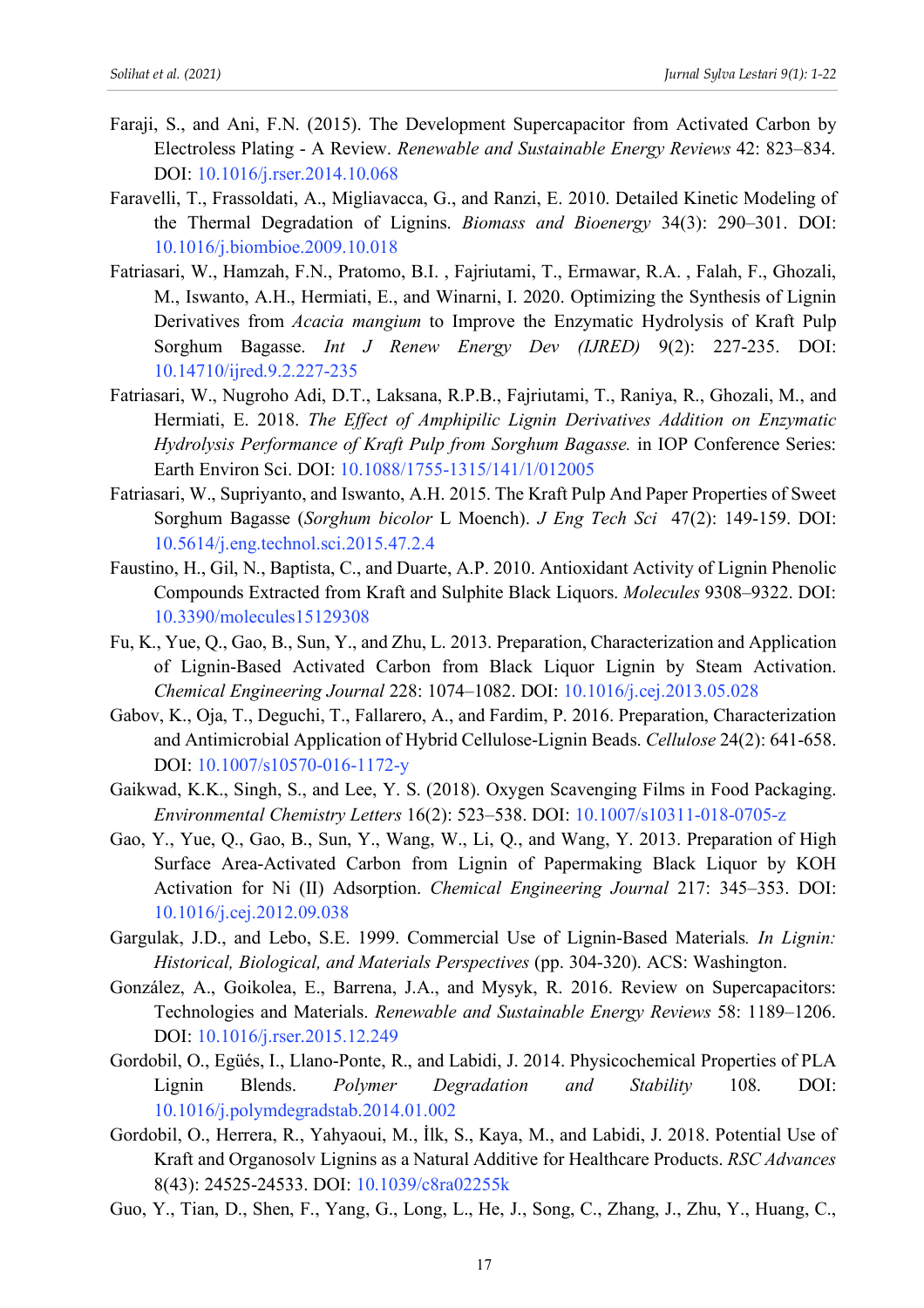and Deng, S. 2019. Transparent Cellulose/Technical Lignin Composite Films for Advanced Packaging. *Polymers* 11(9): 1–11. DOI: 10.3390/polym11091455

- Hao, W., and Bjo, F. 2017. High-Performance Magnetic Activated Carbon from Solid Waste from Lignin Conversion Processes. 1. Their Use as Adsorbents for CO<sub>2</sub>. *ACS Sustainable Chem. Eng.* 5(4): 3087–3095. DOI: 10.1021/acssuschemeng.6b02795
- Hermiati, E., Risanto, L., Lubis, M.A.R., Laksana, R.P.B., Dewi, A.R. 2017. Chemical Characterization of Lignin from Kraft Pulping Black Liquor of *Acacia mangium*. In: Int Symp on Appl Chem (ISAC). *AIP Conf. Proc.* 020001–020007. DOI:10.1063/1.4973132
- Hu, S., and Hsieh, Y.L. 2017. Lignin Derived Activated Carbon Particulates as an Electric Supercapacitor: Carbonization and Activation on Porous Structures and Microstructures. *RSC Advances* 7(48): 30459–30468. DOI: 10.1039/c7ra00103g
- Huang, C., Ma, J., Zhang, W., Huang, G., and Yong, Q. 2018. Preparation of Lignosulfonates from Biorefinery Lignins by Sulfomethylation and Their Application as a Water Reducer for Concrete*. Polymers (Basel)* 10(8). DOI: 10.3390/polym10080841
- Huang, J., Fu, S., and Gan, L. 2019. Chapter 4 Lignin Chemicals and Their Applications. In Huang, J., Fu, S., and Gan, L. (Eds.), *Lignin Chemistry and Applications* (pp. 79-134). Amsterdam, The Netherlands: Elsevier.
- Jiao, Y., Xu, Z., Qiao, W., and Li, Z. 2007. Research Interfacial Properties of the Novel Lignosulfonates*. Energy Sources, Part A: Recovery, Utilization, and Environmental Effects* 29(15): 1425-1432. DOI: 10.1080/00908310600710699
- Johansson, K., Gillgren, T., Winestrand, S., Järnström, L., and Jönsson, L. J. 2014. Comparison of Lignin Derivatives as Substrates for Laccase-Catalyzed Scavenging of Oxygen in Coatings and Films. 1–10.
- Johansson, K., Winestrand, S., Johansson, C., Järnström, L., and Jönsson, L. J. 2012. Oxygen-Scavenging Coatings and Films Based on Lignosulfonates and Laccase. *Journal of Biotechnology* 161(1): 14–18. DOI: 10.1016/j.jbiotec.2012.06.004
- Jung, H.G., and Fahey, G.C. 1983. Nutritional Implications of Phenolic Monomers and Lignin: A Review. *Journal of Animal Science* 57(1): 206-219.
- Kai, D., Tan, M.J., Chee, P.L., Chua, Y.K., Yap, Y.L., and Loh, X.J. 2016. Towards Lignin-Based Functional Materials in a Sustainable World. *Green Chemistry* 18(5): 1175-1200. DOI: 10.1039/c5gc02616d
- Kelley, J.R. 1983. U.S Patent No. US4322301A. Georgia Pacific Corp.
- Kinyanjui, T., Artz, W.E., and Mahungu, S. 2003. EMULSIFIERS: Organic Emulsifiers. In Benjamin Caballero (Ed.), *Encyclopedia of Food Sciences and Nutrition* (Second Edition) (pp. 2070-2077). Oxford: Academic Press.
- Klein, A., Rumpf, K., Kreyenschmidt, and Schulze. 2019. Antimicrobial Activity of Lignin-Derived Polyurethane Coatings Prepared from Unmodified and Demethylated Lignins. *Coatings* 9(8). DOI: 10.3390/coatings9080494
- Konduri, M.K.R., and Fatehi, P. 2018. Designing Anionic Lignin Based Dispersant for Kaolin Suspensions. *Colloids and Surfaces A: Physicochemical and Engineering Aspects* 538: 639- 650. DOI: 10.1016/j.colsurfa.2017.11.011
- Li, H., and Peng, L. 2015. Antimicrobial and Antioxidant Surface Modification of Cellulose Fibers using Layer-by-Layer Deposition of Chitosan and Lignosulfonates. *Carbohydrate Polymers*, 124: 35–42. DOI: 10.1016/j.carbpol.2015.01.071
- Liu, Z., Lu, X., An, L., and Xu, C. 2016. A Novel Cationic Lignin-Amine Emulsifier with High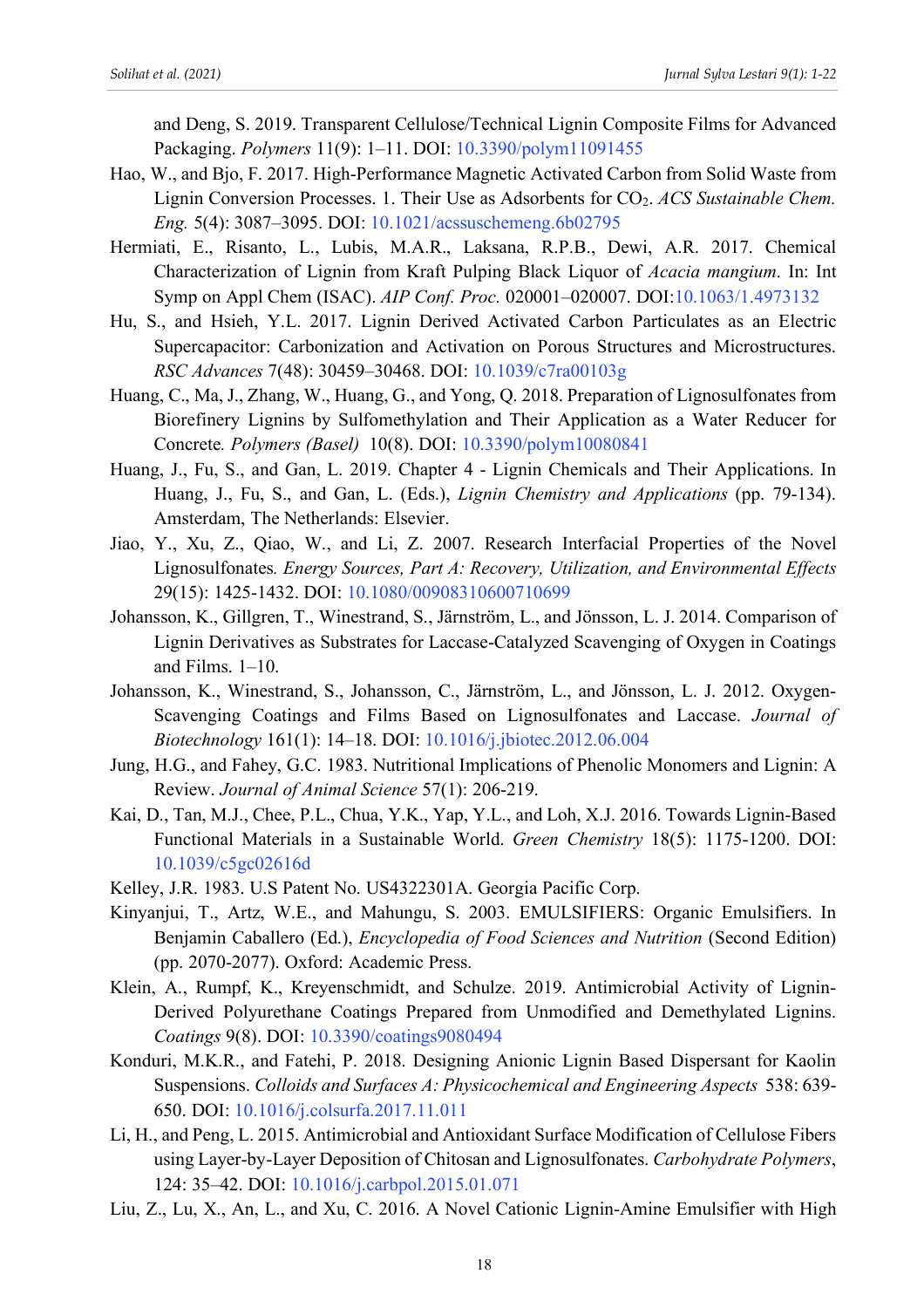Performance Reinforced via Phenolation and Mannich Reactions. *BioResources* 11(3): 6438-6451.

- Liu, Z., Zhao, L., Cao, S., Wang, S., and Li, P. 2013. Preparation and Evaluation of a Novel Cationic Amphiphilic Lignin Derivative with High Surface Activity. *BioResources* 8(4): 6111-6120.
- Lou, H., He, X., Cai, C., Lan, T., Pang, Y., Zhou, H., and Qiu, X. 2019. Enhancement and Mechanism of a Lignin Amphoteric Surfactant on the Production of Cellulosic Ethanol from a High-Solid Corncob Residue. *J Agric Food Chem* 67(22): 6248-6256. DOI: 10.1021/acs.jafc.9b01208
- Ma, Z., Yang, Y., Wu, Y., Xu, J., Peng, H., Liu, X., Zhang, W., and Wang, S. 2019. In-Depth Comparison of the Physicochemical Characteristics of Bio-char derived from Biomass Pseudo Components: Hemicellulose, Cellulose, and Lignin. *Journal of Analytical and Applied Pyrolysis* 140: 195–204. DOI: 10.1016/j.jaap.2019.03.015
- Ma'ruf, A., Pramudono, B., and Aryanti, N. 2018. Synthesis of Natural Surfactant of Sodium Lignosulfonate from Rice Husk Lignin by Ultrasound Assisted - Sulfonation. *Key Engineering Materials* 775: 20-25. DOI: 10.4028/www.scientific.net/KEM.775.20
- Market and Market (MNM). 2020. Bioplastics & Biopolymers Market by Type (Non-Biodegradable/Bio-Based, Biodegradable), End-Use Industry (Packaging, Consumer Goods, Automotive & Transportation, Textiles, Agriculture & Horticulture), Region - Global Forecast to 2025. <https://www.marketsandmarkets.com/Market-Reports/biopolymers-bioplastics-market-88795240.html>
- Mensah-Darkwa, K., Zequine, C., Kahol, P.K., and Gupta, R.K. (2019). Supercapacitor Energy Storage Device using Biowastes: A Sustainable Approach to Green Energy. *Sustainability*, 11(2). DOI: 10.3390/su11020414
- Minet, J., Cayla, A., and Campagne, C. 2019. Lignin as Sustainable Antimicrobial Fillers to Develop PET Multifilaments by Melting Process*. In Bio-Based Polymers: IntechOpen*.
- Moreno, A., and Sipponen, M.H. 2020. Lignin-Based Smart Materials: A Roadmap to Processing and Synthesis for Current and Future Applications. *Materials Horizons* 7(9): 2237-2257. DOI: 10.1039/d0mh00798f
- Mushtaq, M., Tan, I.M., and Sagir, M. 2014. New Surfactants for EOR Applications: Effect of Chain Length on Performance. *AIP Conference Proceedings* (1621), 742-748. DOI: 10.1063/1.4898550
- Nakagawa-Izumi, A., H'ng, Y.Y., Mulyantara, L.T, Maryana, R., Do, V.T., and Ohi, H. 2017. Characterization of Syringyl and Guaiacyl Lignins in Thermomechanical Pulp from Oil Palm Empty Fruit Bunch by Pyrolysis-Gas Chromatography-Mass Spectrometry using Ion Intensity Calibration. *Industrial Crops and Products* 95: 615-620. DOI: 10.1016/j.indcrop.2016.11.030
- Norgren, M., and Edlund, H. 2014. Lignin: Recent Advances and Emerging Applications. *Current Opinion in Colloid and Interface Science* 19(5): 409-416. DOI: 10.1016/j.cocis.2014.08.004
- Nwakaudu, A.A., Nwakaudu, M.S., Owuamanam, C.I., and Iheaturu, N.C. 2015. The Use of Natural Antioxidant Active Polymer Packaging Films for Food Preservation. *Applied Signals Reports* 2(4): 38–50.
- Pan, X., Kadla, J.F., Ehara, K., Gilkes, N., and Saddler, J.N. 2006. Organosolv Ethanol Lignin from Hybrid Poplar as a Radical Scavenger: Relationship between Lignin Structure, Extraction Conditions, and Antioxidant Activity. *Journal of Agricultural and Food*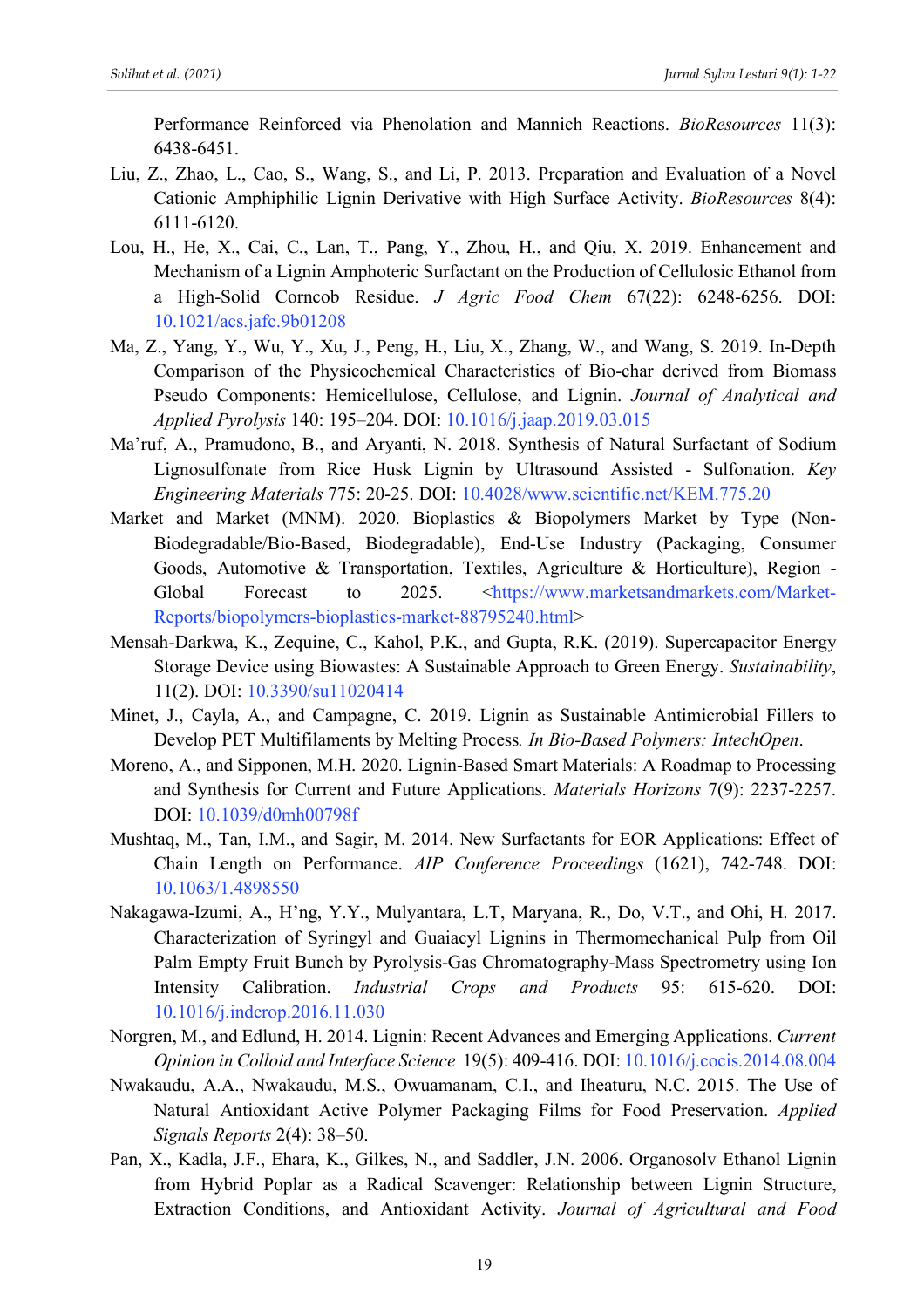*Chemistry* 54(16): 5806–5813. DOI: 10.1021/jf0605392

- Peng, R., Pang, Y., Qiu, X., Qian, Y., and Zhou, M. 2020. Synthesis of anti-Photolysis Lignin-Based Dispersant and Its Application in Pesticide Suspension Concentrate*. RSC Advances* 10(23): 13830-13837. DOI: 10.1039/c9ra10626j
- Poonam, S.K., Arora, A., and Tripathi, S.K. 2019. Review of Supercapacitors: Materials and Devices. *Journal of Energy Storage* 801–825. DOI: 10.1016/j.est.2019.01.010
- Qing, A.I., Fang, G.Z. Zhao, Y.F., Wang, C.H., and Ren, S.X. 2009. Synthesis and Characterization of Diethanolamine-based Lignin Nonionic Surfactant. *Chemistry and Industry of Forest Products* 29(6): 52-56.
- Rempe, C.S., Burris, K.P., Lenaghan, S.C., and Stewart, C.N. 2017. The Potential of Systems Biology to Discover Antibacterial Mechanisms of Plant Phenolics. *Frontiers in Microbiology* 8: 422. DOI: 10.3389/fmicb.2017.00422
- Riaz, S., and Ashraf, M. 2020. Recent Advances in Development of Antimicrobial Textiles. In M. Shahid and R. Adivarekar (Eds.), *Advances in Functional Finishing of Textiles* (pp. 129- 168). Singapore: Springer.
- Rodríguez-Correa, C., Stollovsky, M., Hehr, T., Rauscher, Y., Rolli, B., and Kruse, A. 2017. Influence of the Carbonization Process on Activated Carbon Properties from Lignin and Lignin-Rich Biomasses. *ACS Sustainable Chemistry and Engineering* 5(9): 8222–8233. DOI: 10.1021/acssuschemeng.7b01895
- Saha, D., Mirando, N., and Levchenko, A. 2018. Liquid and Vapor Phase Adsorption of BTX in Lignin Derived Activated Carbon: Equilibrium and Kinetics Study. *Journal of Cleaner Production* 182: 372–378. DOI: 10.1016/j.jclepro.2018.02.076
- Sinisi, V., Pelagatti, P., Carcelli, M., Migliori, A., Mantovani, L., Righi, L., Leonardi, G., Pietarinen, S., Hubsch, C., and Rogolino, D. 2018. A Green Approach to Copper-Containing Pesticides: Antimicrobial and Antifungal Activity of Brochantite Supported on Lignin for the Development of Biobased Plant Protection Products. *ACS Sustainable Chemistry & Engineering* 7(3): 3213-3221. DOI: 10.1021/acssuschemeng.8b05135
- Spiridon, I., Leluk, K., Resmerita, A.M., and Darie, R.N. 2015. Evaluation of PLA-Lignin Bioplastics Properties Before and After Accelerated Weathering. *Composites Part B: Engineering* 69: 342–349. DOI: 10.1016/j.compositesb.2014.10.006
- Sriroth, K., and Sunthornvarabhas, J. 2018. Lignin from Sugar Process as Natural Antimicrobial Agent. *Biochemistry and Pharmacology: Open Access* 07(01). DOI: 10.4172/2167- 0501.1000239
- Sunthornvarabhas, J., Liengprayoon, S., Lerksamran, T., Buratcharin, C., Suwonsichon, T.I, Vanichsriratana, W., and Sriroth, K. 2018. Utilization of Lignin Extracts from Sugarcane Bagasse as Bio-based Antimicrobial Fabrics. *Sugar Tech* 21(2): 355-363. DOI: 10.1007/s12355-018-0683-2
- Sunthornvarabhas, J., Liengprayoon, S., and Suwonsichon, T. 2017. Antimicrobial Kinetic Activities of Lignin from Sugarcane Bagasse for Textile Product. *Industrial Crops and Products* 109: 857-861. DOI: 10.1016/j.indcrop.2017.09.059
- Thakur, V.K., Thakur, M.K, Raghavan, P., and Kessler, M.R. 2014. Progress in Green Polymer Composites from Lignin for Multifunctional Applications: A Review. *ACS Sustainable Chemistry and Engineering* 2(5): 1072-1092. DOI: 10.1021/sc500087z
- Tian, J., Ren, S., Fang, G., Ma, Y., and Ai, Q. 2014. Preparation and Performance of Dimethyl-Acetoxy(2-Carboxymethyl Ether)-Lignin Ammonium Chloride Amphoteric Surfactant.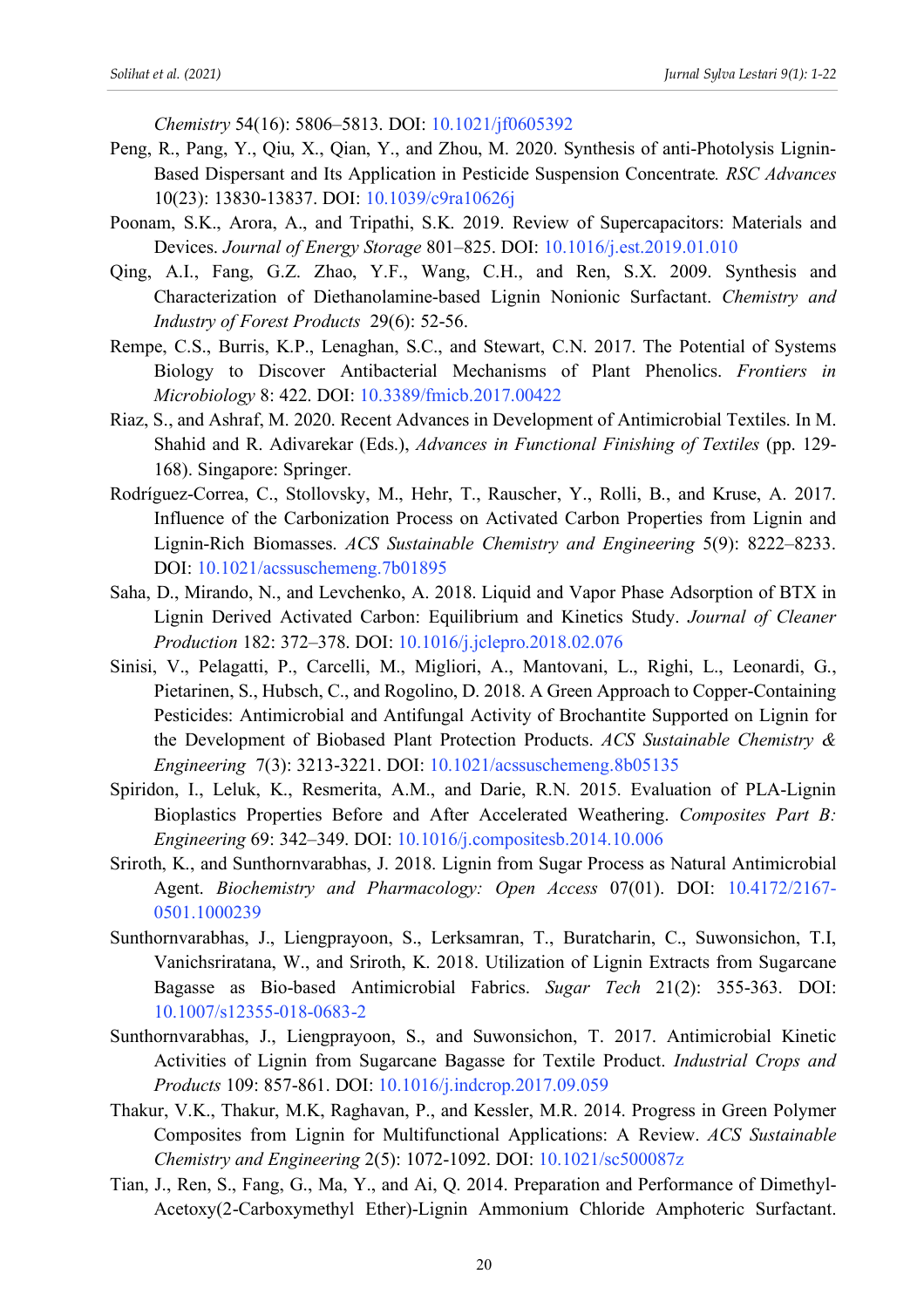*BioResources* 9(4): 6290-6303.

- Uraki, Y., Ishikawa, N., Nishida, M., and Sano, Y. 2001. Preparation of Amphipilic Lignin Derivative as Cellulose Stabilizer. *J Wood Sci* 47: 301–307. DOI: 10.1007/BF00766717
- Vinardell, M.P., Ugartondo, V., and Mitjans, M. 2008. Potential Applications of Antioxidant Lignins from Different Sources. *Industrial Crops and Products* 27(2), 220–223. DOI: 10.1016/j.indcrop.2007.07.011
- Vostrejs, P., Adamcová, D., Vaverková, M. D., Enev, V., Kalina, M., Machovsky, M., Šourková, M., Marova, I., and Kovalcik, A. 2020. Active Biodegradable Packaging Films Modified with Grape Seeds Lignin. *RSC Advances* 10(49): 29202–29213. DOI: 10.1039/d0ra04074f
- Winowiski, T. S., and Zajakowski, V. L. 2000. US Patent No. US6113974A.
- Wood, L. 2019. Global Agricultural Surfactants Market 2019-2024: \$1.85 Billion Opportunity in Production of Sustainable Bio-Based Surfactant Products. Research and Markets.
- Xu, C., and Ferdosian, F. 2017. Utilization of Lignosulfonate as Dispersants or Surfactants. In Conversion of Lignin into Bio-Based Chemicals and Materials (pp. 81-90). Springer: Germany.
- Xu, J., Zhang, Y., Chen, H., Wang, P., Xie, Z., Yao, Y., Yan, Y., and Zhang, J. 2013. Effect of Surfactant Headgroups on the Oil/Water Interface: An Interfacial Tension Measurement and Simulation Study. *Journal of Molecular Structure* 1052: 50-56. DOI: 10.1016/j.molstruc.2013.07.049
- Yamashita, Y., and Sakamoto, K. 2016. Hydrophilic–Lipophilic Balance (HLB): Classical Indexation and Novel Indexation of Surfactant. In Hiroyuki Ohshima (Ed.), *Encyclopedia of Biocolloid and Biointerface Sci*. (pp. 570-574). New York: Wiley and Sons.
- Yang, W., Fortunati, E., Dominici, F., Giovanale, G., Mazzaglia, A., Balestra, G. M., Kenny, J. M., and Puglia, D. 2016a. Synergic Effect of Cellulose and Lignin Nanostructures in PLA Based Systems for Food Antibacterial Packaging. *European Polymer Journal* 79: 1–12. DOI: 10.1016/j.eurpolymj.2016.04.003
- Yang, W., Owczarek, J.S., Fortunati, E., Kozanecki, M., Mazzaglia, A., Balestra, G.M., Kenny, J.M., Torre, L., and Puglia, D. 2016b. Antioxidant and Antibacterial Lignin Nanoparticles in Polyvinyl Alcohol/Chitosan Films for Active Packaging. *Industrial Crops and Products* 94: 800–811. DOI: 10.1016/j.indcrop.2016.09.061
- Yang, W., Weng, Y., Puglia, D., Qi, G., Dong, W., Kenny, J. M., and Ma, P. 2020. Poly(lactic acid)/Lignin Films with Enhanced Toughness and Anti-Oxidation Performance for Active Food Packaging. *International Journal of Biological Macromolecules* 144: 102–110. DOI: 10.1016/j.ijbiomac.2019.12.085
- Yildirim, S., Röcker, B., Pettersen, M. K., Nilsen-Nygaard, J., Ayhan, Z., Rutkaite, R., Radusin, T., Suminska, P., Marcos, B., and Coma, V. 2018. Active Packaging Applications for Food. *Comprehensive Reviews in Food Science and Food Safety* 17(1): 165–199. DOI: 10.1111/1541-4337.12322
- Yu, B., Chang, Z., and Wang, C. 2016. The Key Pre-Pyrolysis in Lignin-Based Activated Carbon Preparation for High Performance Supercapacitors. *Materials Chemistry and Physics* 181: 187–193. DOI: 10.1016/j.matchemphys.2016.06.048
- Yoo, C.G., Dumitrache, A., Muchero, W., Natzke, J., Akinosho, H., Li, M., Sykes, R.W., Brown, S.D., Davison, B., Tuskan, G.A., Pu, Y., and Ragauskas, A.J. 2017. Significance of Lignin S/G Ratio in Biomass Recalcitrance of Populus trichocarpa Variants for Bioethanol Production. *ACS Sustainable Chemistry and Engineering* 6(2): 2162-2168. DOI: